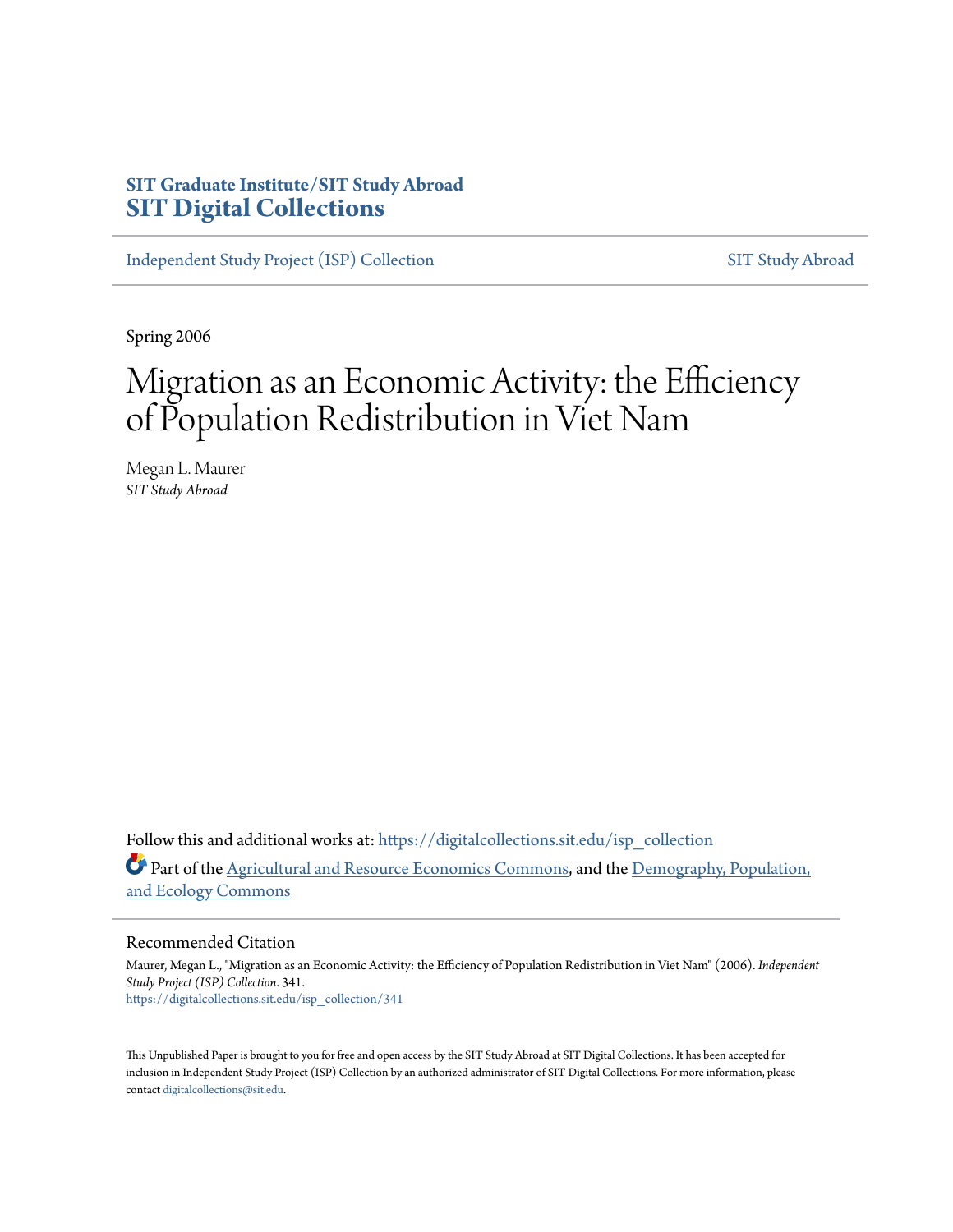# **Migration as an Economic Activity: the Efficiency of Population Redistribution in Viet Nam**

Megan L. Maurer SIT - Mekong Delta Spring 2006 - 18 May, 2006 Final ISP Paper Advisor: Dr. Nguyen Van Be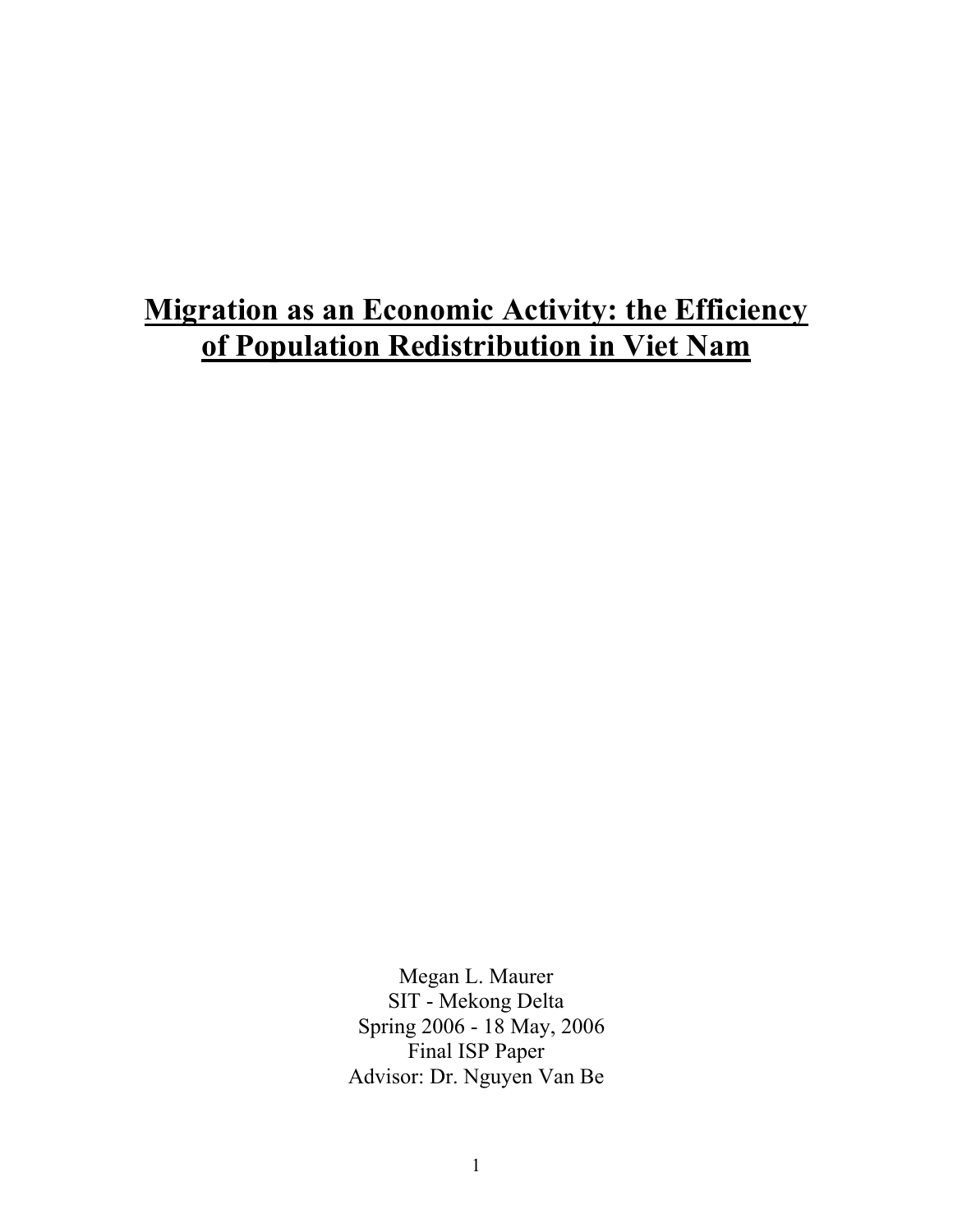#### **Abstract**

Migration policy in Viet Nam views land and populations as economic resources. At reunification, these resources were not evenly distributed, thus the migration policy of the newly formed Socialist Republic of Viet Nam sought to redistribute them in a more efficient manner. However, this viewpoint does not take into account environmental and social factors. These factors include, but are not limited to issues surrounding the suitability of land for cultivation, the choice of crops to be cultivated, the infrastructural supports provided to migrant communities, and the lack of capital being put into the system.

As a consequence of these factors, planned migration in Viet Nam is not an efficient use of resources. This inefficiency can be represented using an ecological utility theory of migration coupled with a supply and demand model. This inefficiency results from a contrived ecological utility and insufficient resource input. Reassessing ecological utility and increasing resource input can negate it.

This paper speaks on the inefficiencies of population redistribution in post-war Viet Nam in general terms, as well as using specific examples gathered from fieldwork conducted in Say Giang hamlet, Vinh Tri village, Vinh Hung district, Long An province.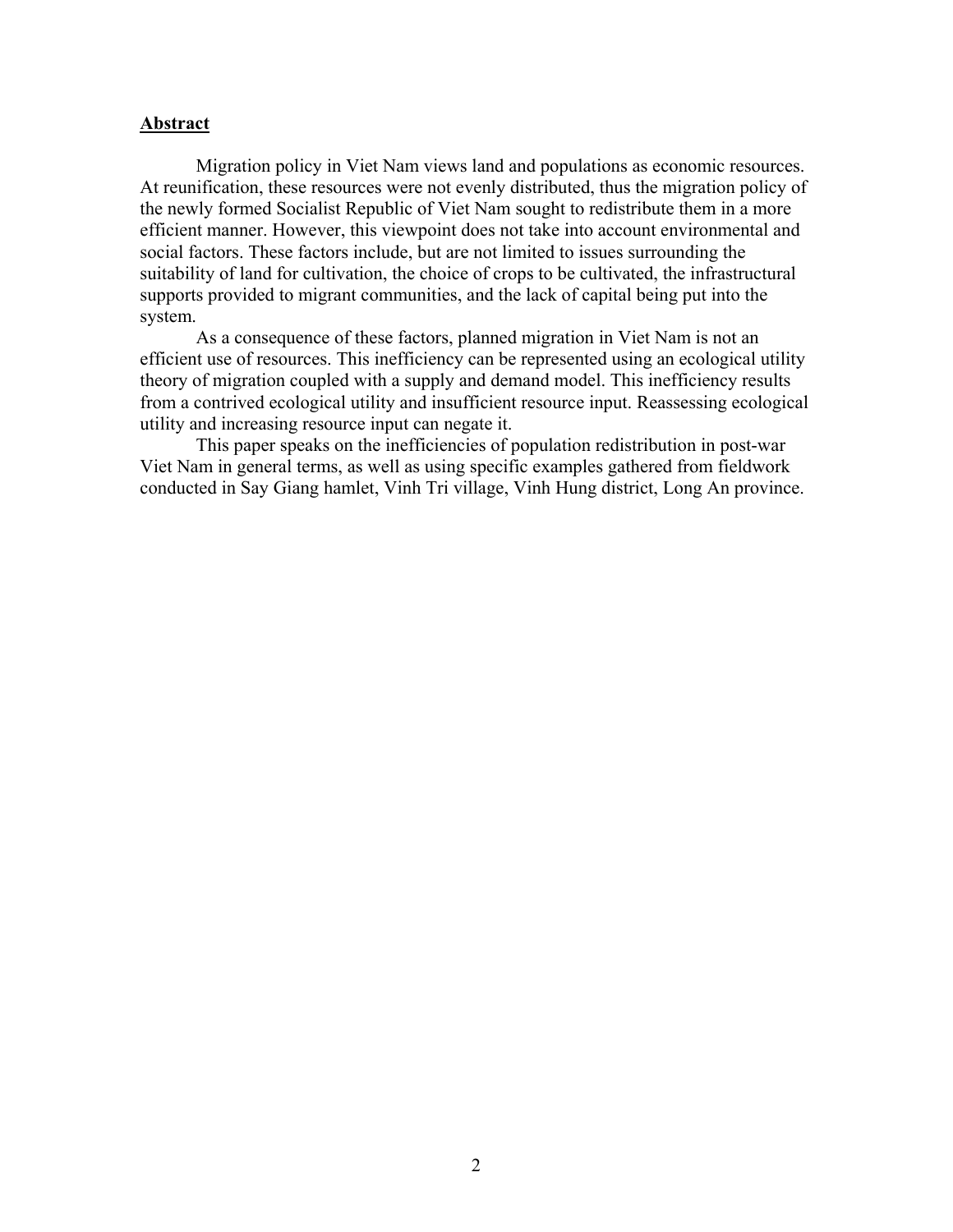#### **Acknowledgements**

 I would first and foremost like to acknowledge Angela Thao Huynh, without whom this project would not have been possible. Her services both as a friend and volunteer translator were indispensable and I cannot begin to adequately express my gratitude toward this amazing and beautiful woman.

 For their advice and continued efforts to get me into the field, I would like to thank academic director Dr. Duong Van Thanh and my advisor, Dr. Nguyen Van Be. I would also like to acknowledge the efforts of the International Programs Office of Can Tho University in providing letter of introduction.

 My gratitude goes out to Dr. Nguyen Van Thac and Dr. Nguyen Duc Thuan of the Dong Thap Muoi Agricultural Research Center for their guidance and assistance. Additional thanks go to the People's Committees of the Communist Party of both Vinh Hung district and Vinh Tri village for assisting my efforts there. I would also like to thank the farmers of Say Giang Hamlet for their willingness to talk with me and participate in this project.

 I would like to warmly acknowledge the family of Dr. Nguyen Van Thac for their friendship during my stay in Vinh Hung district. A huge thank-you is in order for my friends and family in both the United States and Viet Nam for their moral support throughout this project.

 A final thank-you to my mother, FloJo, whose belief in "my ability to turn disasters into great things" has made this and all other endeavors in my life possible, and to my grandfather.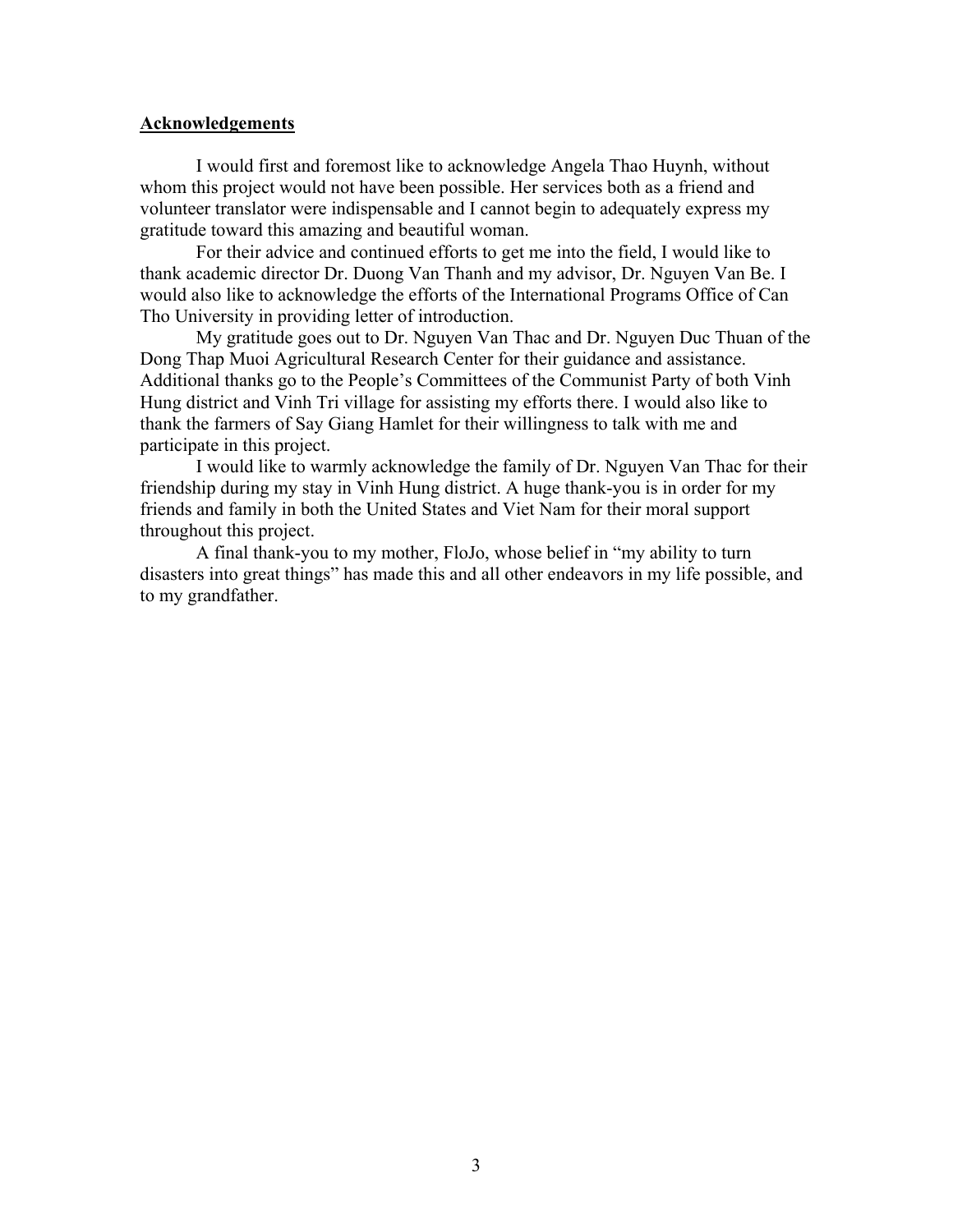#### The Context of Population Redistribution in Post-War Viet Nam

April 30, 1975 saw Viet Nam a unified and independent nation in economic shambles with a soaring poverty rate. Compounding the problem was a food shortage, concentrated primarily in the North; Viet Nam was importing 1.5 million to 2 million tons of food per year (Do 1998). If this united country were to survive in the coming years, its government would have to successfully reconstruct the nation's economy and boost agricultural productivity. Post-war Viet Nam was not a capital-rich nation. What it did possess was land and a labor force. The problem was that the two resources were not evenly distributed. Vast amounts of land in the highlands and the Mekong River Delta remained uncultivated while populations in the Red River Delta and southern cities continued to grow. To the government of Viet Nam the solution was simple; redistribute the labor force according to land availability.

Hoang (1998: 73) states that the objectives of the Fourth (1976) and Fifth (1982) National Congresses of the Communist Party (Wikipedia 2006) included thes "rational distribution of labor according to land availability". Those areas that were deemed to be under-populated and having land suitable for food production were labeled New Economic Zones (NEZs). It was to these zones that individuals from densely populated regions were encouraged to migrate. The purpose of the NEZs, as interpreted in this paper, was three-fold: to open up land for cultivation and development; to alleviate poverty; and to facilitate population redistribution.

The perceived need to redistribute the population stemmed not only from the historic concentration of labor in the Red River Delta but also from several additional political factors. During the American War, individuals in the South fled the fighting in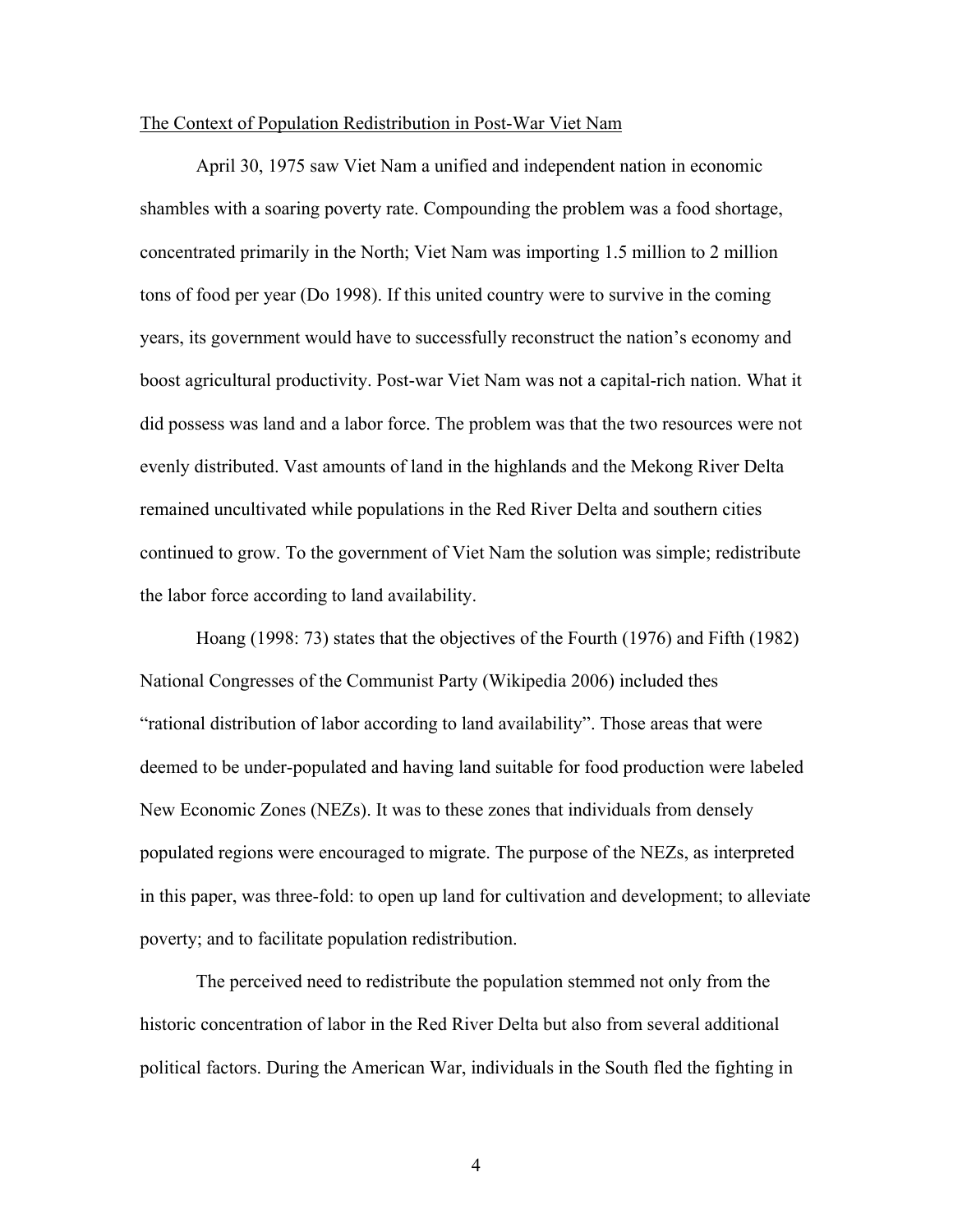the countryside for urban centers such as Sai Gon (Zhang et al. 2001). The second 5-year plan, spanning 1976-1980, placed a high priority on repatriating these refugees to NEZs (Brockerhoff 1998). By also bringing individuals down from the Red River Delta into the NEZs, the government gave itself an additional tool with which to combat any potential subversiveness within the population and to introduce northern methods of collectivization to the previously capitalist South (Zhang et al. 2001). Within highland regions, population redistribution was seen as a way to change the swidden agricultural practices of ethnic minorities and introduce a sedentary lifestyle (Zhang et al. 2001). The government also hoped to use NEZs to national defense ends. While the American War had ended, Viet Nam continued to suffer from border disputes with Cambodia. By locating NEZs in "strategically sensitive areas" (Zhang et al. 2001) the government could use migrants as a type of border defense (Hardy 2003).

In this context, migration policy in Viet Nam can be seen as stimulating population movement so as to create a demographic change for an economic end. This change spanned a social and environmental spectrum from densely to sparsely populated regions; from land with lesser to greater utility, both agriculturally and politically (Zhang et al. 2001). In terms of policy, the stated goal of the government, at the beginning of the 1980s, was to relocate ten million people by the year 2000 and reclaim five million hectares (ha) of uncultivated land located in the NEZs (Dang et al. 1997). To achieve these goals, policy-writers had to make the prospect of relocation an attractive and viable option. The orchestration of migration policy therefore relied heavily on voluntarism through a spirit of nationalism and by providing economic support and incentives to those who did volunteer to resettle (Do 1998). The success of resettlement policy relied on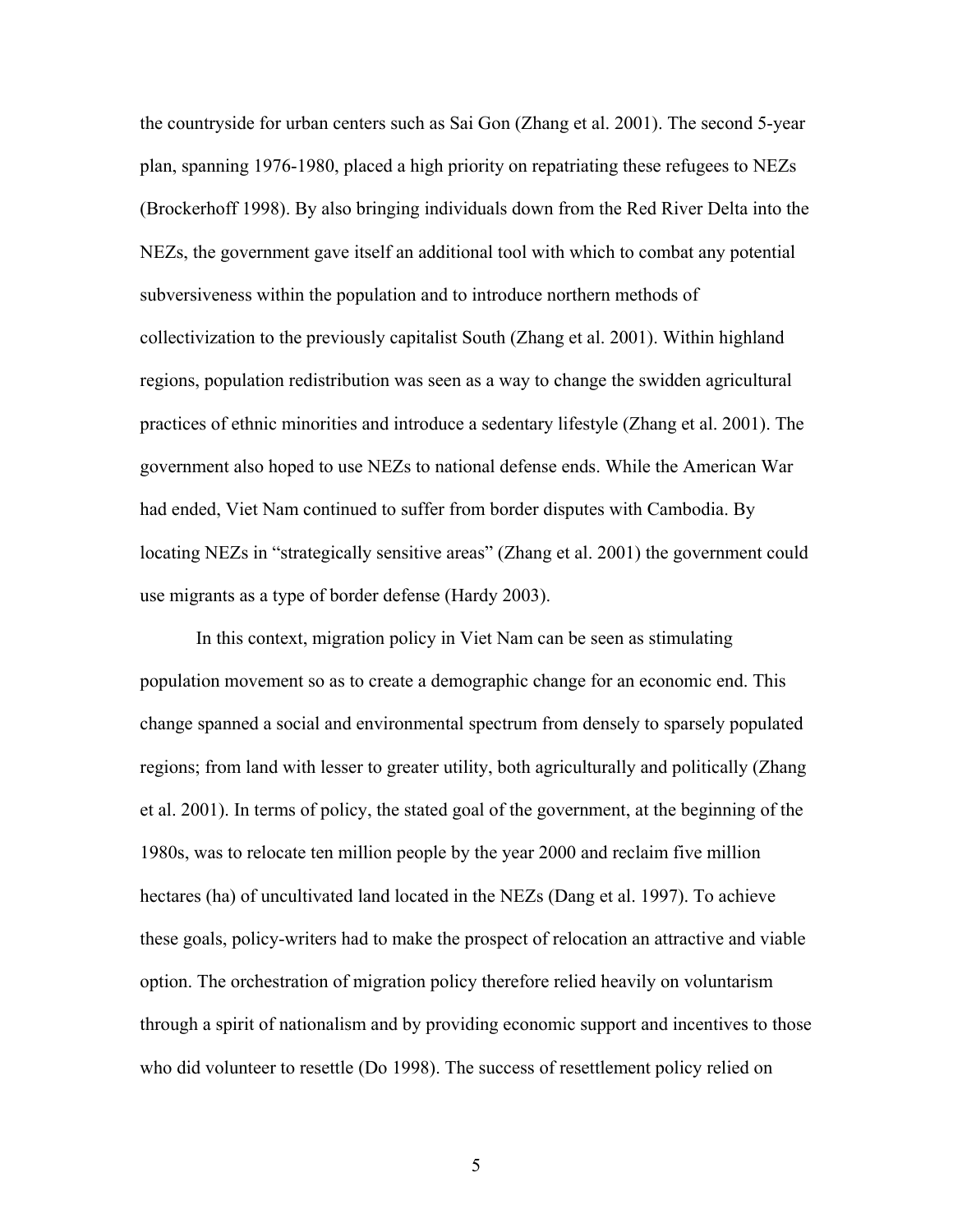"'…combining the needs of society with the voluntary decisions of each family.'" (Hardy 2003: 241).

Post-war Viet Nam did indeed have a spirit of nationalism running through it. However unattractive the idea of resettling to a remote location might have sounded, when it was put in terms of one's nationalist duty, people were reluctant to back down from the task. Supplementing the call to duty were the economic supports that the government promised to those who would volunteer to go. They would not be left on their own; if they were willing to help their nation, their nation would be willing to help them. These incentives were particularly tantalizing to those suffering from post-war poverty and unemployment in the North (Zhang et al. 2001). Dr. Do Van Hoa of the Ministry of Agriculture and Rural Development (MARD), in an interview, spoke on the recruitment process undertaken by the local People's Committees [sic] to procure volunteers for the NEZs. The People's Committees [sic] were in touch with people's needs and made available to them information about NEZs and the economic benefits available, focusing on those who would be most tempted to leave, the impoverished and unemployed. Their needs were then relayed up the chain of command to the district and provincial level. Through this system, those with the most reason to leave were those targeted to migrate (Do 2006).

The distribution of support fell under the auspices of the Department for Resettlement and New Economic Zone Development, within MARD. Do (2006) provided a very concise view of what that support entailed. The basis of this assistance was to provide land and a job to incoming migrants. By registering with the local governments, they made themselves eligible for additional assistance, as needed, in the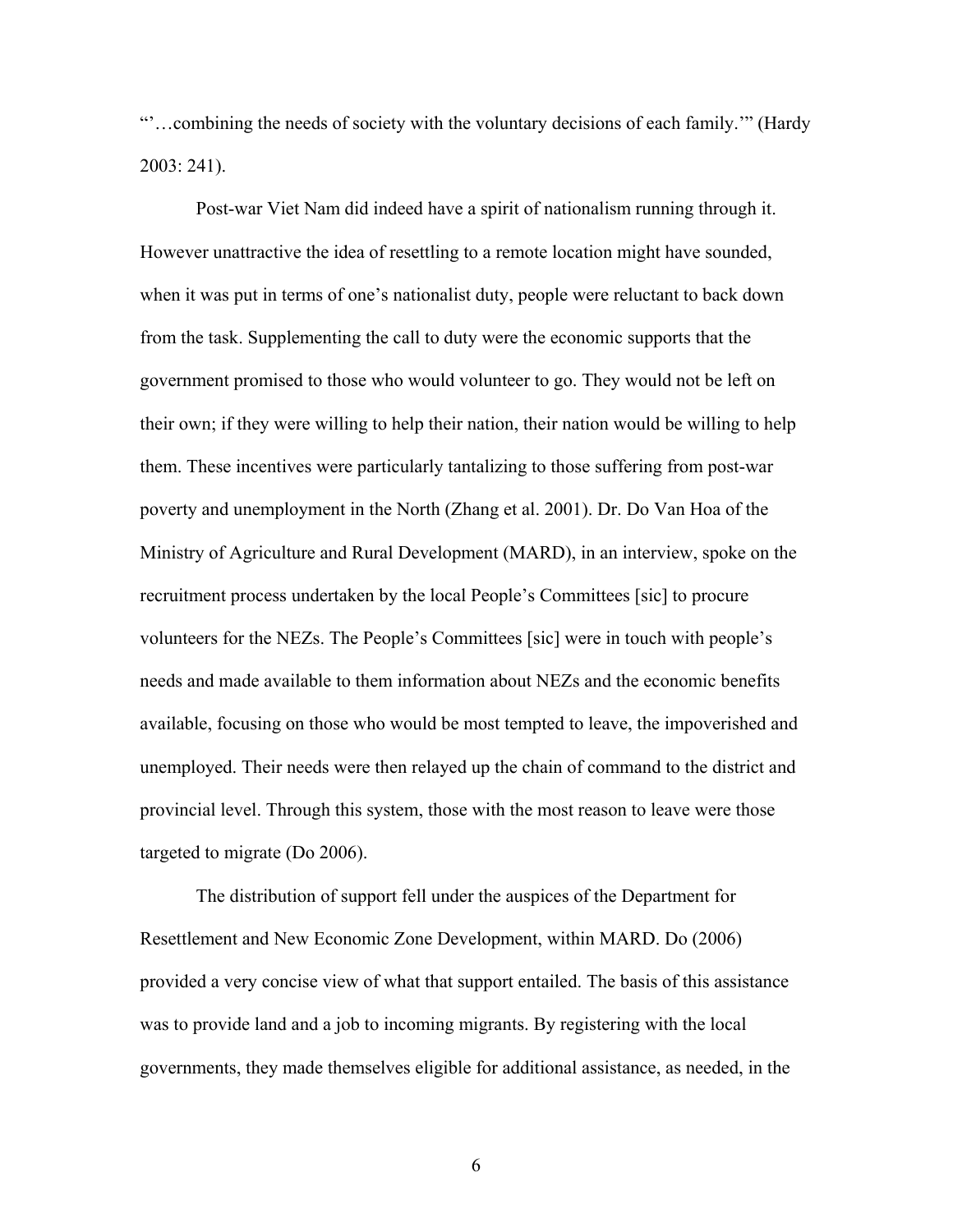form of low interest loans, healthcare, and education (Do 2006). Other specific forms of assistance included food for the first six months to one year and assistance with cultivation (Hoang 1998).

Migrant's responses to these incentives stemmed from their own socio-economic position. As previously stated, one purpose of NEZs was poverty alleviation, and recruitment for volunteers focused on and utilized this aspect of the situation. Migrant populations cannot then be viewed solely as economic resources within a development policy, but must also be seen as individuals pursuing a socio-economic activity on their own behalf (Hoang 1998). In the eyes of the Vietnamese government, population redistribution was the rational utilization of resources (Hoang 1998). To those populations that chose to migrate, it was a livelihood strategy (Dang 2005). Farmers trying to eke a living out of ever shrinking plots of land in the Red River Delta had little capital and few other resources outside of their own labor with no prospect for more in the future. It is here that a convergence of needs took place, from which Vietnamese migration policy took shape. "Resources were not only unavailable, but the programme was intended to create them. People, of which there was no shortage, were the main strength in this strategy for economic growth, its main raw material." (Hardy 2003: 255). To the government, their purpose was to bring land under cultivation, end reliance on imported food, and make Viet Nam a resource-rich nation. To the people themselves, it was a chance for a better life.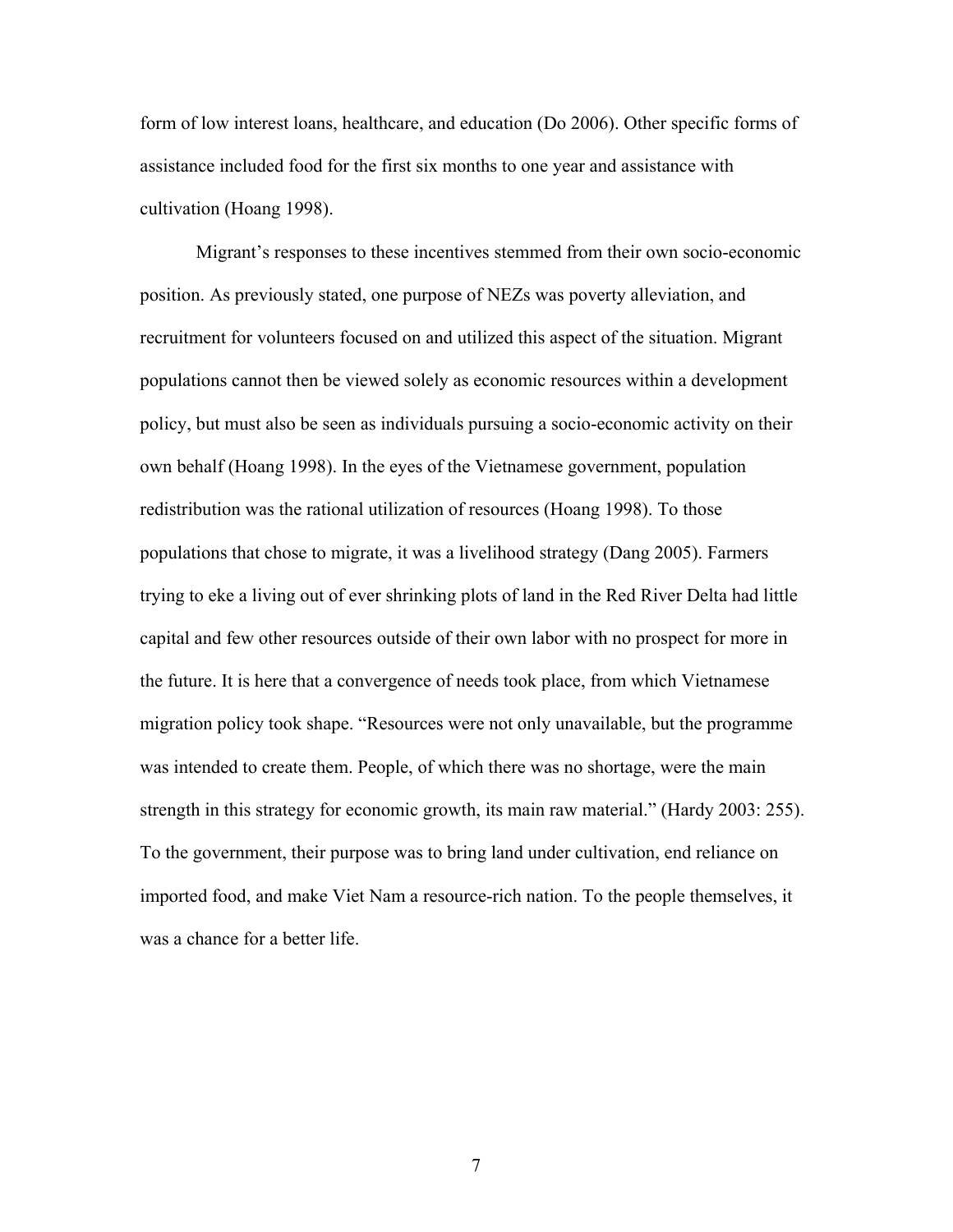## Planned Migration in Say Giang Hamlet, Vinh Tri Village, Vinh Hung District, Long An Province

 The Plain of Reeds, or Dong Thap Muoi as it is known in Vietnamese, is an extensive wetland area within the Mekong River Delta. It consists of an area of 500,000ha and is the lowest geologic zone in the Mekong River Delta (Nguyen V. S. et al. 1998). This plain falls within the provinces of Long An, Tien Giang, and Dong Thap (Nguyen V. T. 2006). The province of Long An itself covers an area of 4492 square kilometers (449,200ha) (Do 1998) and is situated along the border with Cambodia. (Please refer to the map in Appendix A for the exact location of Long An Province and Vinh Hung District).

 After the American War, provincial agreements were made between the provinces of the South and those in the North. As a payment for their assistance in fighting, the South agreed to have areas of land within it designated as NEZs and receive populations from their respective "sister" provinces in the North. Due to issues of population density and land availability, this arrangement was mutually beneficial to both the North and the South (Huynh 2006). Long An had an agreement with the northern province of Hai Duong, located just outside of Ha Noi, within the Red River Delta (Houeholder E 2006).

 The Plain of Reeds was a vast and for the most part uncultivated region of the Mekong River Delta. During the American War, defoliants were responsible for a great loss of tree species, particularly *Melaleuca*, and efforts to drain the region were begun. After the war, these efforts continued for agricultural purposes. The Plain was home to large stretches of wild grasses, including rice (*Oryza sativa*) and many animal species, particularly avifauna such as the endangered Sarus crane (*Grus antigone sharpii*) (Le and Scott). When the Vietnamese government began designating NEZs, the Plain of Reeds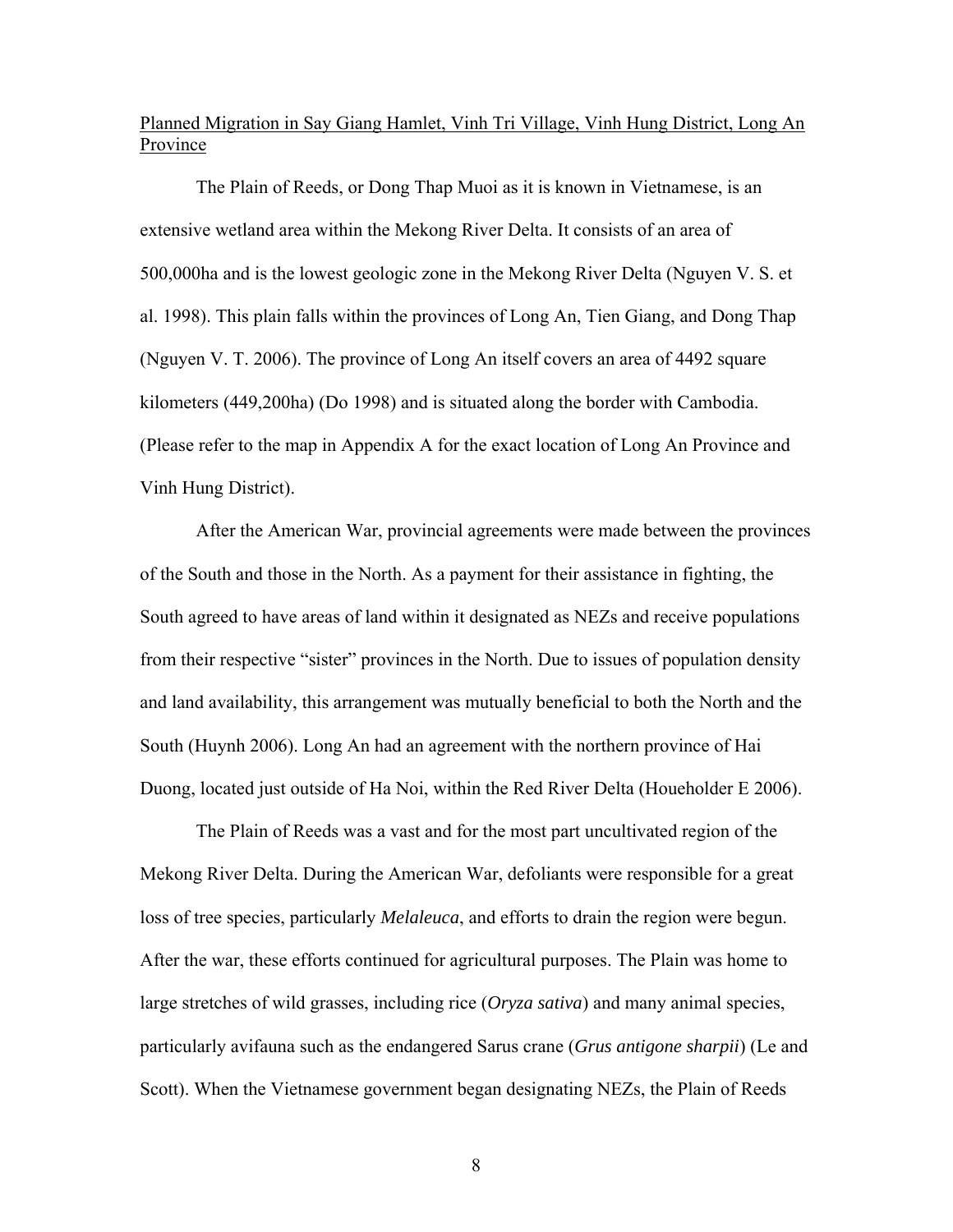ceased to be an expansive wetland and became a new agricultural frontier. One of the goals of economic development and migration policy in Viet Nam was to bring this area of the Mekong River Delta under cultivation. This was a daunting task that required the continued clearance and drainage of vast amounts of wetland and was facilitated by peppering the region with NEZs (Do 1998).

 In Long An Province, the fifteen year span from 1981-1996 saw vast amounts of agricultural development, the direct impact of designated NEZs and subsequent migration into the region. 26,228 individuals had migrated to Long An from other provinces. 111,692.5 ha were brought under cultivation, 101,706.5 ha of that being rice. Rice production increased from 549,000 metric tons in 1985 to 1,015,800 metric tons in 1995. Of the rice being produced in the region, migrants were responsible for cultivating thirtyfive percent. Average annual per capita food production increased from 498.9 kg in 1985 to 798.9 kg in 1995 (Do 1998). When considering the numbers from Long An, the efforts to agriculturally develop the Plain of Reeds would seem a success. Furthering the agricultural development of the region was/is the Agricultural Research Center for Plain of Reeds (ARCPR), located in Moc Hoa District, Long An Province. The Center was founded in 1983 as one of seven branches of the Institute for Agricultural Science of South Viet Nam located in Ho Chi Minh City (Nguyen V. T. 2006).

 In order to better understand the agricultural development of the Plain of Reeds and its impact on both the environment and the people who migrated there, four days were spent in Vinh Hung District, Long An Province. Vinh Hung District is located four kilometers from the Cambodian border and is remote and isolated; there is only one road running into or out of the town of Vinh Hung (Nguyen D. T. 2006). Rice fields span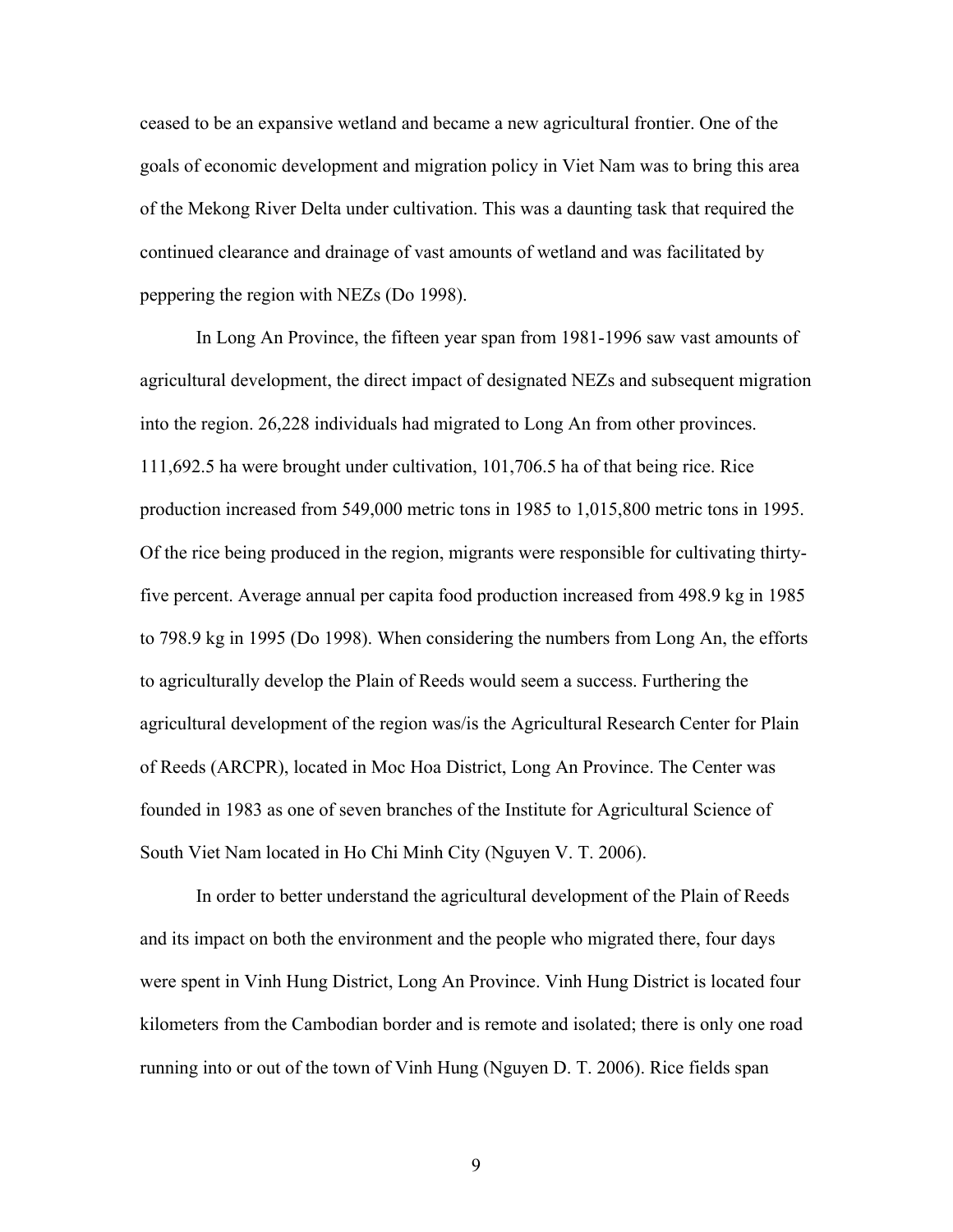much of the land that is not occupied by the town or small farmhouses. Vinh Tri Village is located four kilometers outside of the town of Vinh Hung. Eight to ten percent of the residents are migrants from the Red River Delta. They are part of a group of 100 households from the northern province of Hai Duong who migrated between 1990 and 1991. Fifty of the original households left Vinh Tri Village; most of them returned to Hai Duong Province (Le 2006). Those that remain live in several hamlets located within Vinh Tri Village.

 Say Giang Hamlet lies along a red dirt road that was constructed two years ago (2004). Until then, the canal was the only means of transport into or out of the hamlet (Le 2006). Interviews were conducted with ten householders that had migrated from Hai Duong Province. Questionnaires were distributed to an additional twenty-five householders. (For particular information pertaining to the conduct of interviews and the distribution of surveys, please see Appendix B. For a copy of the interview and the questionnaire, please see Appendices C and D.) While data from these collections cannot be used to reach any statistical conclusions, the information that they proffered provides insight into the process and effects of planned migration and economic development that the researcher believes are relevant to the argument of this paper.

Of the thirty-four households considered<sup> $\dagger$ </sup>, all but two came in response to recruitment for the NEZ and the development of the Plain of Reeds. Those two households that did not give this as their reason for migration both migrated at a later date (1995 and 1998). They listed their reasons for migration as more land with fewer people and better land for farming. When asked about the biggest differences between their

 $\overline{a}$ 

<span id="page-10-0"></span><sup>†</sup> While information was gathered from a total of thirty-five households, a household that had migrated from An Giang province, which is located within the Mekong River Delta, completed one survey. As this paper is concerned with migration from the Red River Delta, this survey was not considered.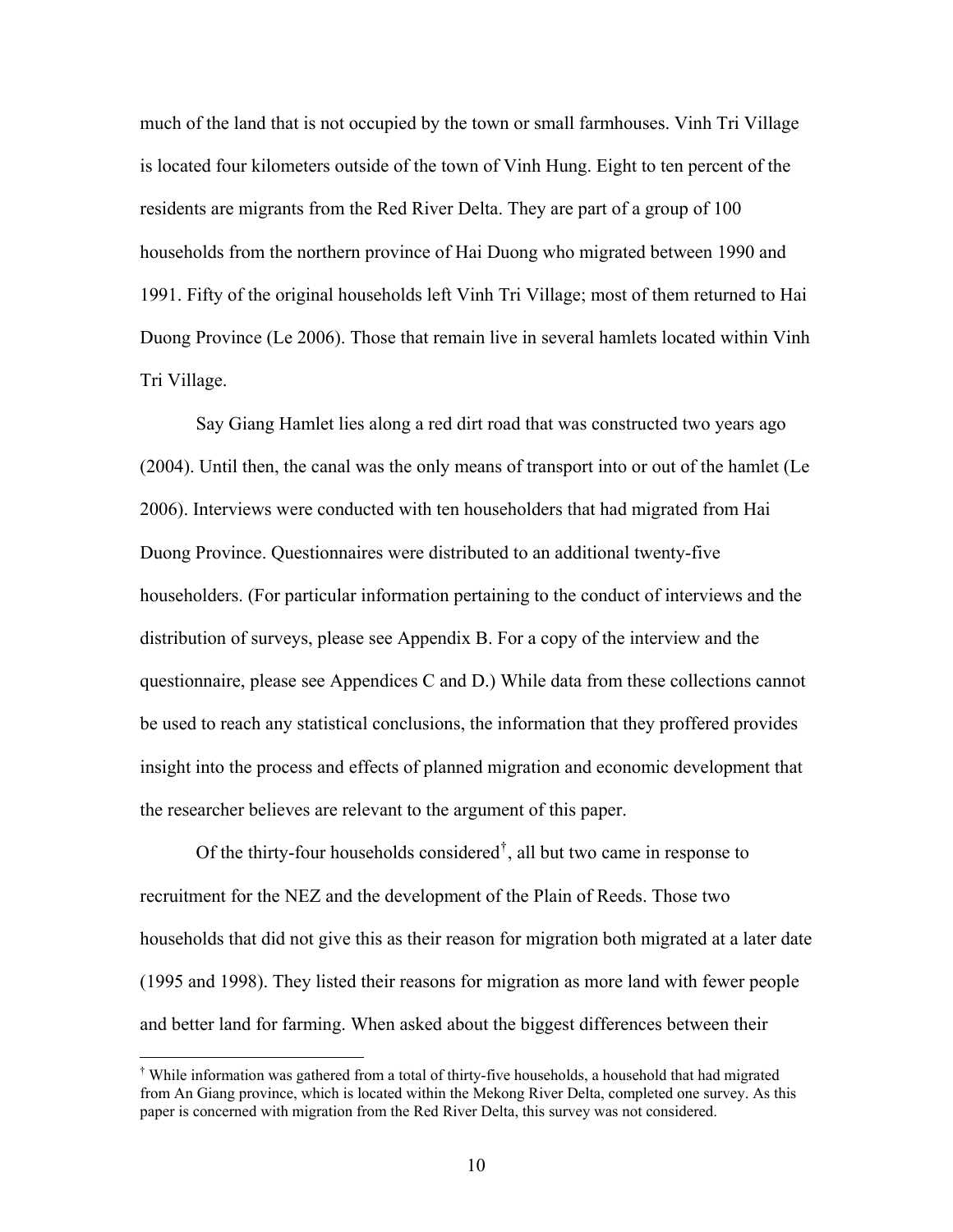homes in the South as compared to their homes in the North, the most frequent answers were that there was more land (fifteen out of nineteen considered<sup>[†](#page-11-0)</sup>), fewer people (eight out of nineteen considered), and that the conditions for farming were better (eight out of nineteen considered). These reasons correspond exactly to the motivations for development of NEZs as laid out in migration policy.

It would appear that Vietnamese migration policy and Vietnamese migrants were responding to the same pressures, primarily those of decreased land availability, increasing population density, and the need for more productive farm land. The economic interests of the government corresponded to the economic interests of the people in question. The process of recruitment had worked. Those migrants which were interviewed all alluded to poor economic conditions in Hai Duong Province, the prospect of a better life in Long An Province, and all but one mentioned the benefits received from the government. One householder specifically mentioned his belief that the area would develop in the future (Houeholder F 2006). The number of householders which mentioned the increased land availability in the Long An Province is telling. They were suffering from a perceived need for more land. The government, by opening up land for agricultural development in and facilitating movement to the NEZs was able to fulfill this need. In simple terms, resources (in this case, populations) were redistributed.

The issue of agricultural development and migration is not as simple as the redistribution of populations in accordance with land availability. While this serves to fulfill a basic need on behalf of both the government and the population in question, it does not consider other environmental or socio-economic factors. Land and population

 $\overline{a}$ 

<span id="page-11-0"></span><sup>&</sup>lt;sup>†</sup> The nineteen households considered consist of the ten interviewees, and nine of the questionnaires. The two questionnaires completed by households that did not migrate in connection with NEZ recruitment were not considered. The other thirteen questionnaires not considered were incomplete.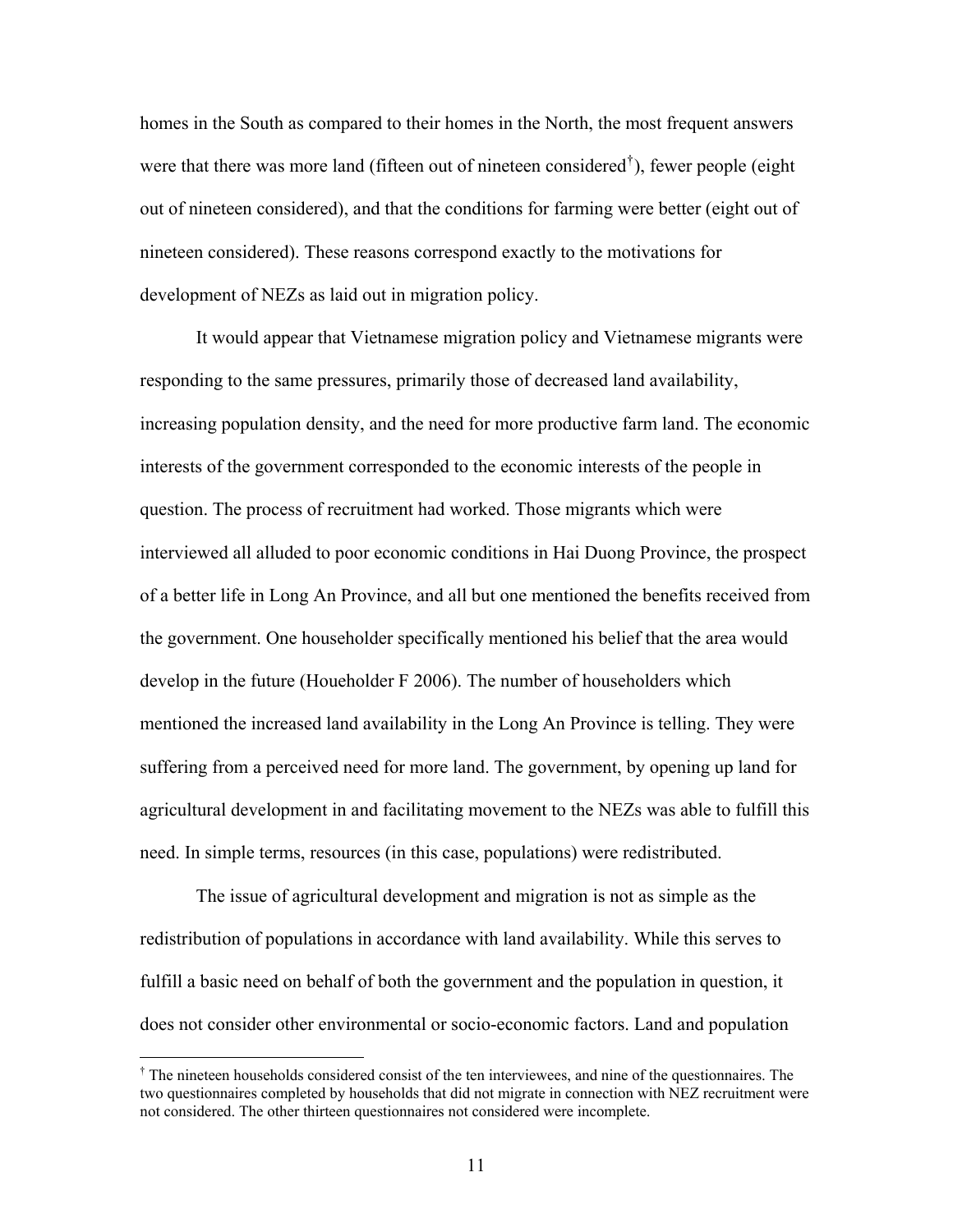are more evenly distributed, but these external factors serve to create inefficient uses of these resources. To examine the overall effectiveness of population redistribution in the case of the agricultural development of the Plain of Reeds, it is important to consider these inefficiencies.

# Sources of Inefficiency Resultant From Population Redistribution in Post-War Viet Nam *Land Suitability*

One of the central premises of the development of NEZs was that migrants from provinces with little arable land would be sent to areas with "suitable land and conditions for agricultural production." (Do 1998: 226). While Hai Duong and other provinces in the Red River Delta were certainly suffering from a shortage of arable land due to increasing population density, the availability of land with conditions suitable to agriculture is questionable. The government worked off the supposition that any uncultivated land was suitable for agricultural production (Do 1998). This included areas such as the Central Highlands and the Plain of Reeds. Given the environmental results of increased cultivation in these areas, a redefining of "suitable" is in order.

The Central Highlands consisted of vast hillsides covered in forest and populated by ethnic minorities that practiced swidden agriculture. In the eyes of Vietnamese policymakers, this was a perfect site for NEZs and large numbers of Northern migrants were brought into the area. They cleared the forested hillsides and began cultivating paddy rice (Hardy 2003). The deforestation of hillsides has a very predictable outcome - soil erosion. This was precisely one of the problems which began to afflict farmers in the Central Highlands, compounded by the fact that the soil itself was not particularly suited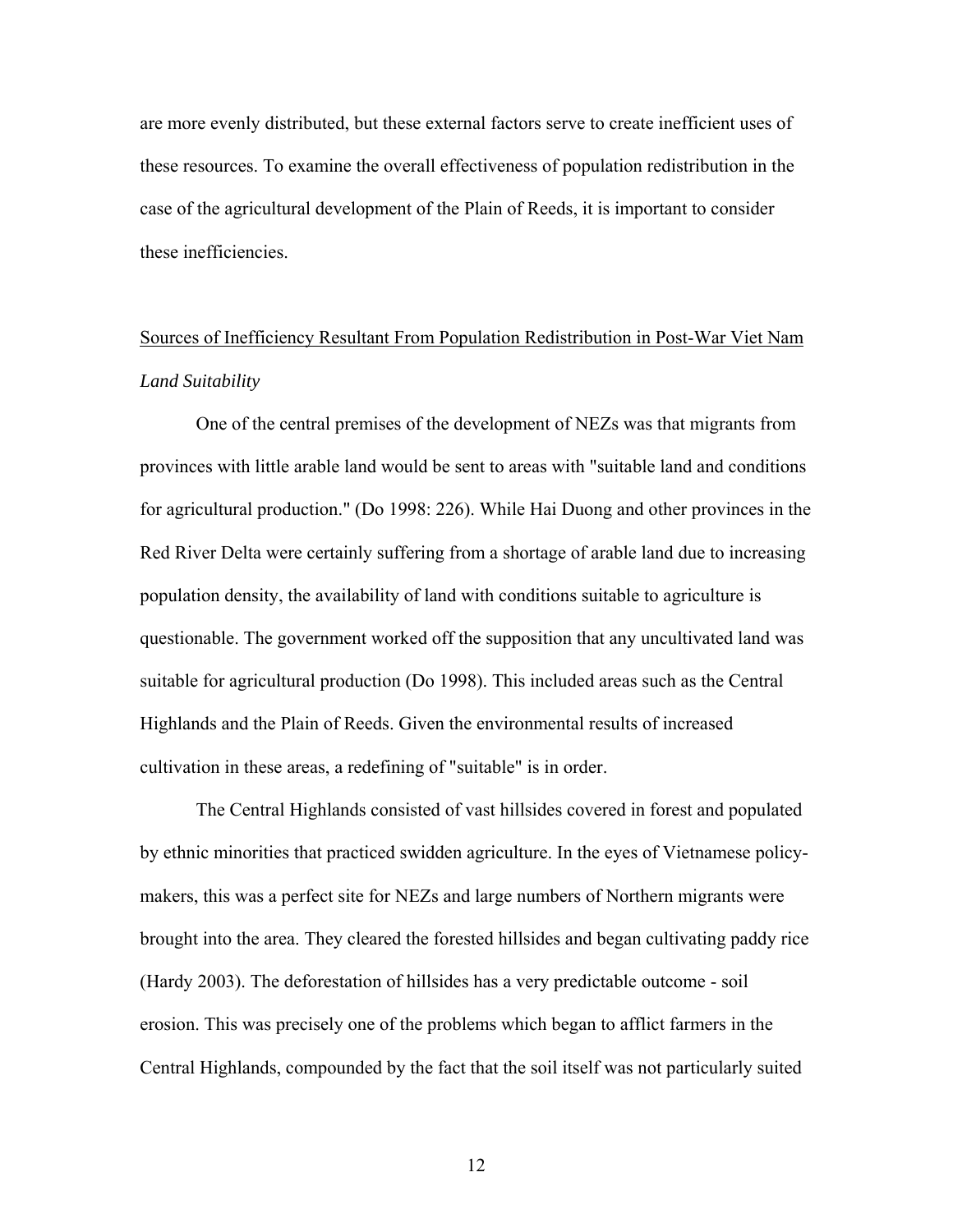to rice cultivation (Hardy 2003). Do (1998) admits that policies of land clearance in the Highlands had lasting negative environmental impacts. Accordingly, future policy recommendations should seek to minimize those negative impacts (Do 1998). While land in the Central Highlands was not under cultivation, neither did it fit the description of "suitable" for agricultural production.

A similar lapse in judgment took place when the Plain of Reeds was targeted for agricultural development. Forty percent (270,000 ha) of the soil in this broad depression is acid sulphate soil (Nguyen D. T. 2006). Acid sulphate soil occurs when soil that contains iron sulphide is exposed to oxygen. An oxidation reaction occurs and the soil acidifies, with pH dropping to as low as 2 (Duong et al. 2001). The effects on local ecology are two-fold. Acid sulphate soil is not conducive to most plants thus the floral composition of affected soil is altered. Secondly, water flowing through this soil becomes acidified, which has effects on aquatic life in the region and the ecology downstream (Duong et al. 2001).

The exposure of iron sulphide soil to oxygen can result from both natural and man-made influences. When ground water levels drop below the soil surface, it aerates the subsoil levels. If the subsoil contains iron sulphide, it acidifies and becomes acid sulphate soil (Duong et al. 2001). A much greater source of oxygen exposure comes from land clearance and agricultural cultivation. In the Plain of Reeds, vast tracts of wild grasses, *Melaleuca* forest, and a water table above that of the soil surface covered the land. This kept iron sulphide soil from exposure to oxygen. When the land was cleared and the water drained, these soils suddenly became exposed to oxygen. As a result they were acidified (Duong et al. 2001).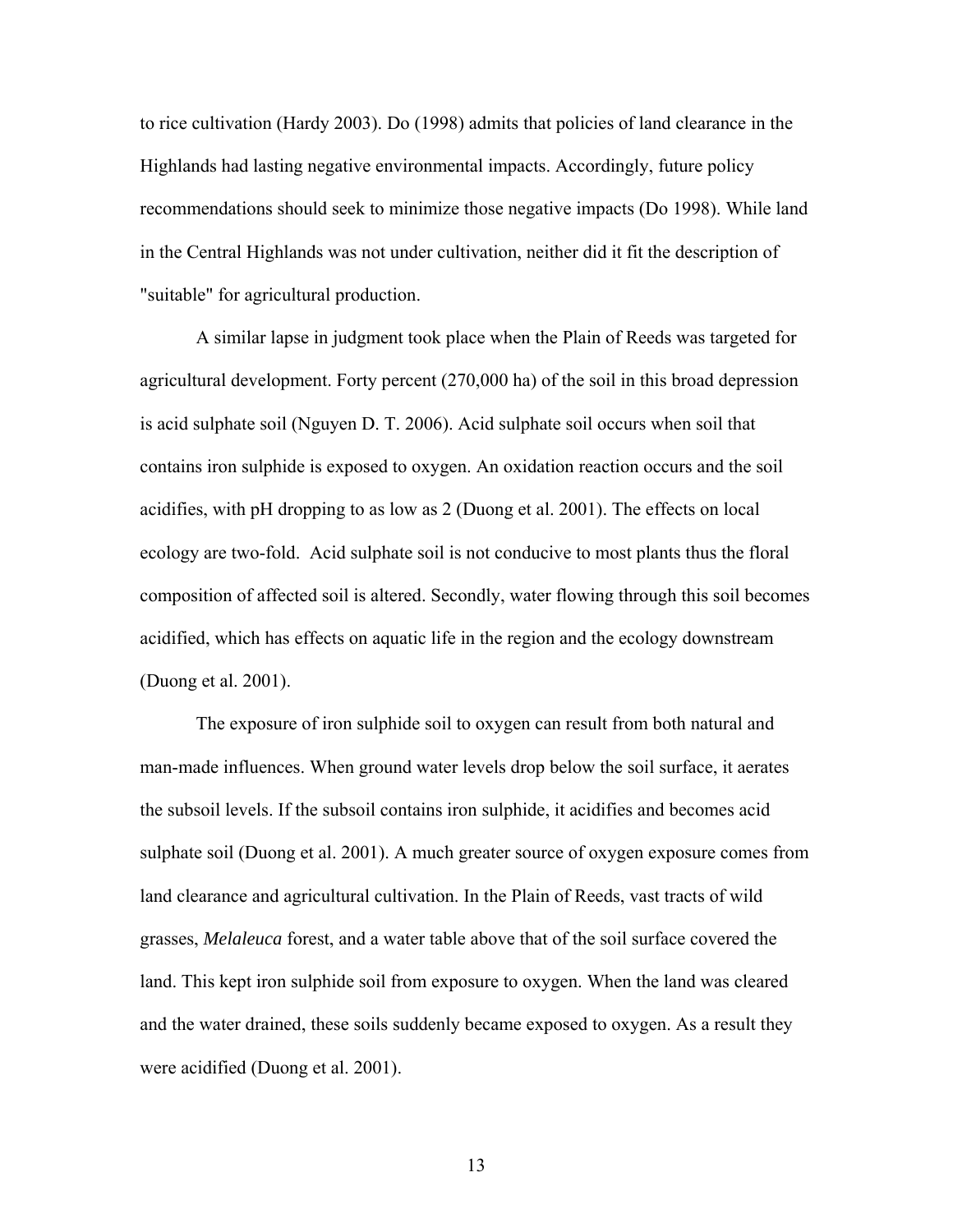Drainage by canals and irrigation ditches further compounds the problem. These ditches are dug two to three meters deep, and further expose layers of iron sulphide soil. Water passing through these ditches becomes acidified. Irrigation run-off in areas of acid sulphate soil can have a pH as low as 2. This contributes to pollution of the water, which is often used for household purposes. Additionally, when this water flows out of the Plain of Reeds it takes its acidity with it, creating a problem for agricultural land and human settlements downstream (Duong et al. 2001). Like the forested hills of the Central Highlands, while the Plain of Reeds was not being heavily cultivated, it was not "suitable" for cultivation either.

#### *Crop Choice Suitability*

Along with issues about the suitability of land for cultivation are those regarding the suitability of the crops selected. In the Central Highlands, planting crops that were not conducive to erosion, such as cash crop tree species, could have combated soil erosion due to deforestation. The root structures and permanency of these crops would help hold soil in place, unlike rice paddies, which contribute to soil erosion. Irrigated rice has been grown in the Red River Delta for thousands of years and is the crop of choice for farmers in this region. Regardless of their new environment, they were reluctant to cultivate other crops (Hardy 2003). Furthermore, the government was trying to alleviate food shortages and end reliance on imported food. Thus a high priority was placed on the cultivation of cereal crops (Hardy 2003).

A very similar scenario has played out in the Plain of Reeds. Rice, for a variety of reasons including its high water demands and the extent of irrigation associated with the crop, is not ideal for cultivation in acid sulphate soil. Resultantly, while rice production in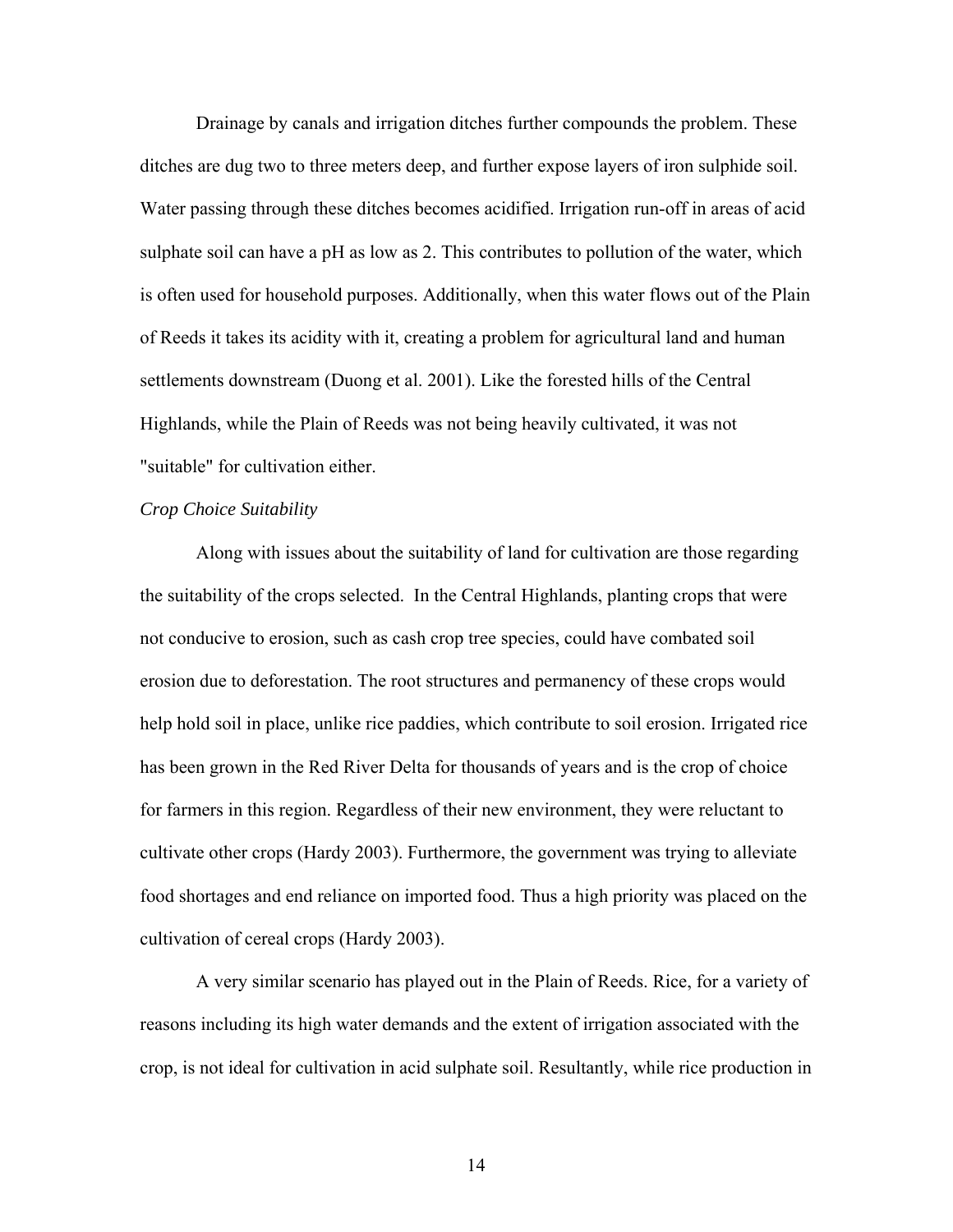this region did increase with the inflow of northern migrants, these increases did not meet expectations (Le and Scott). There are crop choices that are better fitting to this region, such as pineapple. This fruit can grow in very little water as it has roots that grow under its leaves and can absorb moisture from the air (Big Pineapple). Thus it completely circumvents the issue of acidified water. In the Mekong Delta the high-yield, low-cost Queen variety is the most common and is cultivated on 22,000 ha and yields eleven to twelve metric tons per ha. The production of these pineapples is concentrated in the provinces of Kien Giang, Tien Giang, Long An, Can Tho, and Bac Lieu (ITFNET 2004).

Once again however, rice is the crop of choice. Farmers in the Red River Delta have always grown rice. When migrants in Say Giang Hamlet were asked why they chose to plant rice six out of nine considered<sup> $\dagger$ </sup> responded that rice was the traditional crop; that it was what they knew how to and preferred to farm. Given that all farmers in this hamlet chose to cultivate rice demonstrates the extreme predilection for this crop. Recent efforts have been made in southern Viet Nam to introduce combined farming methods (Duong et al. 2001). While these methods have a great deal of potential to alleviate a portion of the environmental strain of cultivation on acid sulphate soil, farmers are often reluctant to adopt new methods. One householder spoke of a dislike for cash crop cultivation, stating that prices were not stable (Householder C 2006).

#### *Information Transfer*

 $\overline{a}$ 

The attitudes and knowledge base of local farmers are a final contributing factor to issues of cultivation in acid sulphate soil. Clearly, farmers are reluctant to change their cropping ways. This reluctance is reinforced by beliefs that farming practices are satisfactory and that rice is a good cultivar for the region. Four of ten interviewed farmers

<span id="page-15-0"></span><sup>&</sup>lt;sup>†</sup> The nine considered in this situation are the nine fully completed questionnaires.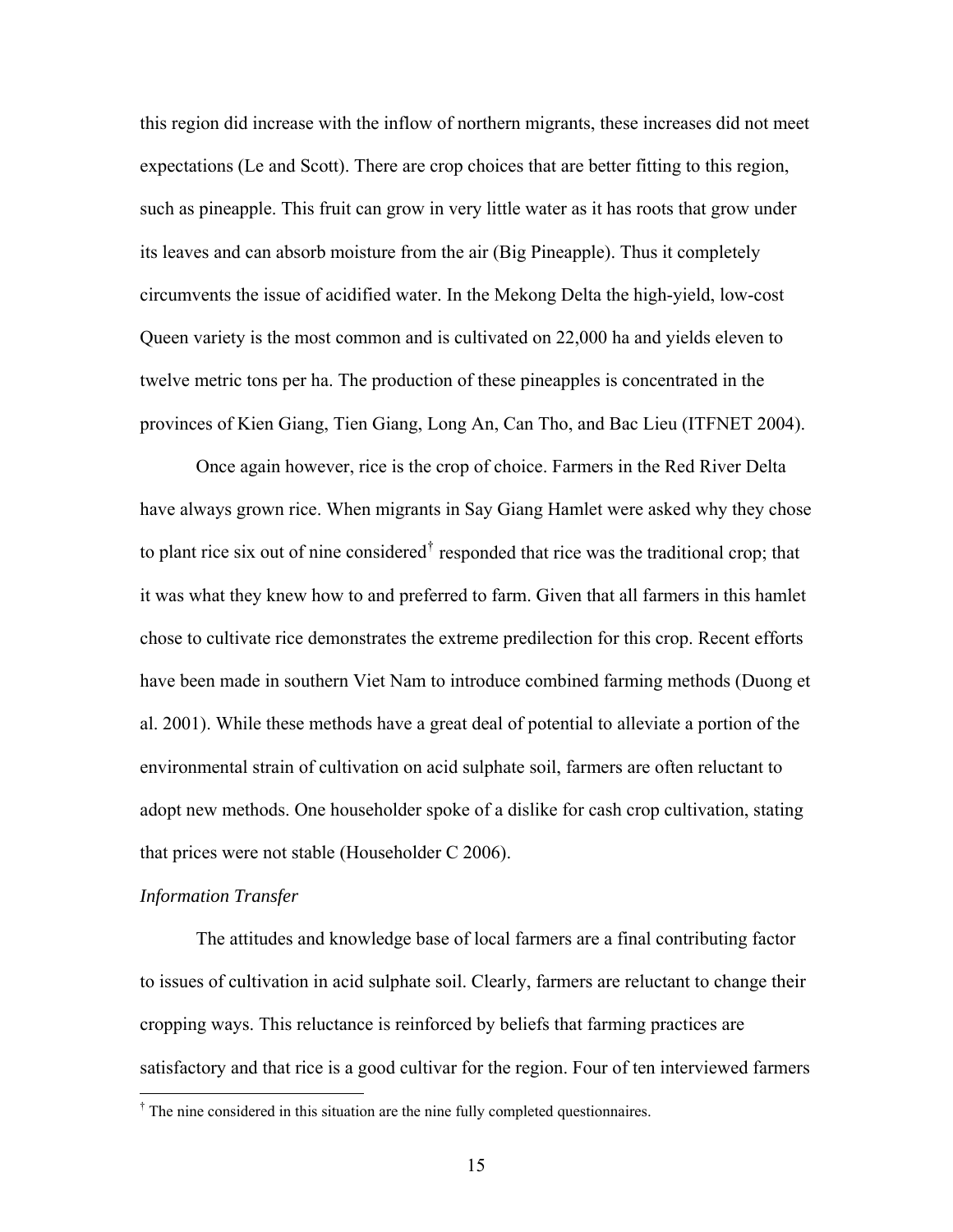said that they already knew about acid sulphate soil when they chose to come to Long An Province. The remaining six learned about it upon arrival from those already farming in the area or from their own experiences. Commenting on the lack of prior knowledge the government gave to migrants on their destination, one interviewee stated that the government told him about the size of the land, but not the quality (Householder B 2006). Out of twenty questionnaires considered[†](#page-16-0) , only three had heard of acid sulphate soil before migrating (Two of the three who had heard of acid sulphate soil were those two households which migrated later than the original group.).

It would seem that the government was reluctant to fully disclose the conditions of the land to which migrants were being sent. Of those who did know about acid sulphate soil (seven out of thirty considered<sup> $\ddagger$ </sup>), none had been informed about it by the government or related agency. The attitudes of those farmers interviewed indicated that acid sulphate soil was a secondary issue. Three of ten interviewed farmers mentioned that acid sulphate soil was not a problem, nothing to worry about, or was easily overcome. Four interviewees stated that is was easy to farm here.

A large portion of the environmental inefficiency of agricultural development in the Plain of Reeds stems from cultivation of acid sulphate soil. Government policy saw all uncultivated land as suitable for agricultural development. As the presence of acid sulphate soil in the Plain of Reeds demonstrates, this is not the case. Inefficient use stems from a miscalculation of the suitability of the land to be cultivated. The lack of communication between the government and farmers regarding acid sulphate soil added to inefficient land use. Current efforts to introduce integrated farming methods and the

 $\overline{a}$ 

<span id="page-16-0"></span><sup>†</sup> The four questionnaires not considered were incomplete.

<span id="page-16-1"></span><sup>‡</sup> The thirty considered consisted of the ten interviews and twenty of the questionnaires. The four questionnaires not considered were incomplete.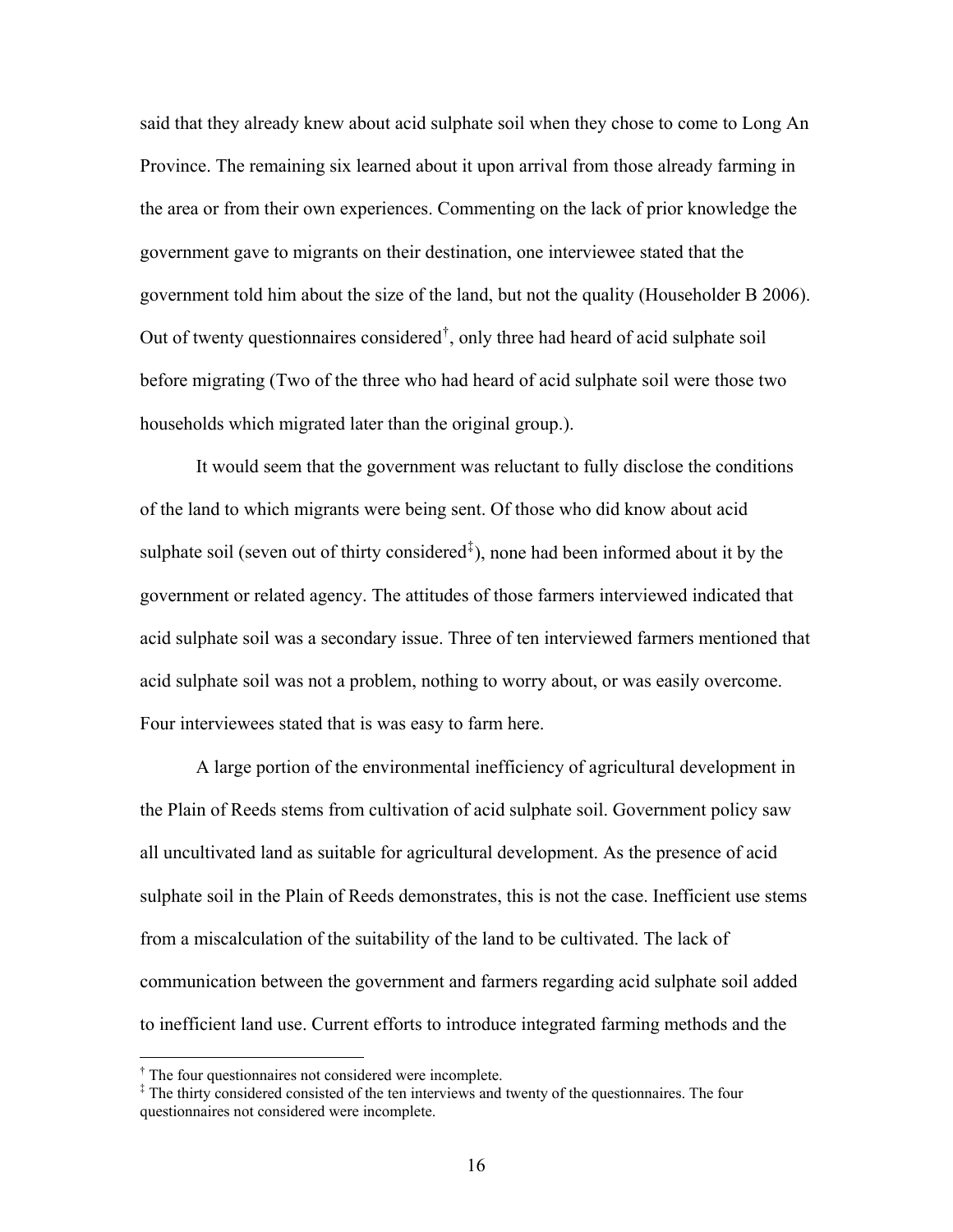process of technology transfer stemming from ARCPR are essential components in the process of overcoming the problem of acid sulphate soil and more efficiently utilizing land resources.

#### *Infrastructure and Capital*

 The lack of communication goes beyond environmental factors. Migration policy stemmed from the convergence of needs between the government and the people. However, their needs were not the same. The government was coming from a strictly economic standpoint while migrants had additional social factors to consider. This misalignment became manifest in several ways. In a general sense, it can be seen as a differing perception between policy-makers and migrants as to the definition of settling. Policy saw settling simply in terms of agricultural development; a region was settled when it was producing output and had achieved economic stability. To those individuals who chose to migrate, the definition is a little more complex. Instead of output, they tended to think in terms of subsistence. There is also the concept of "making a new home" to consider. Migrants were looking for stability that was not solely economic, but also social (Hardy 2003).

Inconsistencies between policy and migrant needs extended beyond the conceptual. The socio-economic issues that migrants would encounter were not thoroughly addressed and this became manifest in a number of infrastructural shortcomings (Hardy 2003). The purpose of infrastructural services, according to Do (2006) is to build up the community so that people are happy and satisfied. Unfortunately, Do can be quoted as saying that "...infrastructure and public services are still underdeveloped." (1998: 234).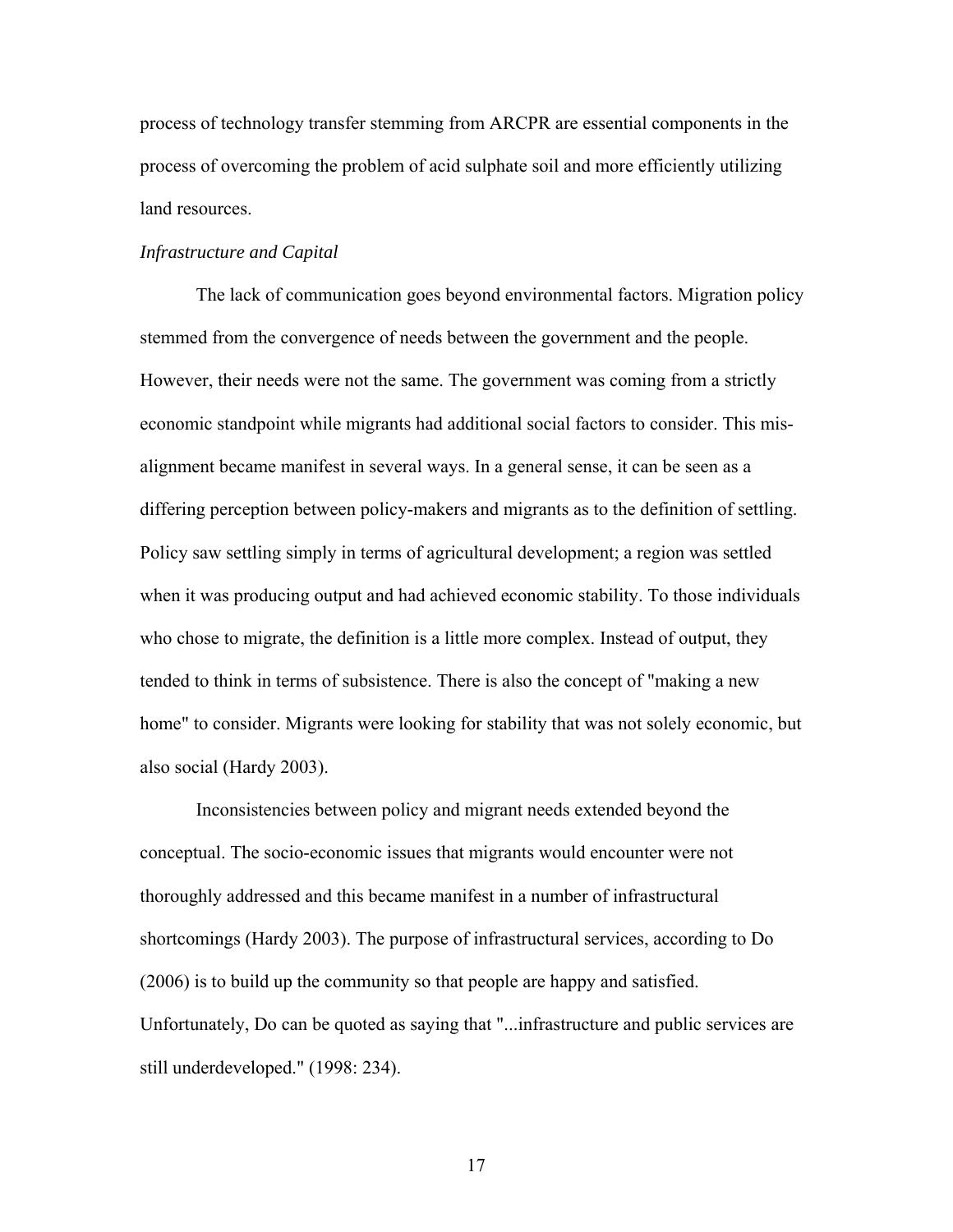Once migrants left their homes, socio-economic support was to come from the receiving communities and local governments. However, these communities and their governments were often not concerned with providing access to housing, healthcare, and other social services (Dang 2005). In a new community with no previously established social networks, this lack of support often meant very harsh conditions for incoming migrants. One further hurdle facing migrants was the matter of household registration. In Viet Nam, household registration is also a basis for resource access. Without the proper registration, one loses their ability to obtain assistance such as education and healthcare, from the local government. Often the government insured that incoming migrants did procure the proper registration level. Due to a complex, bureaucratic, and politicized process, this was not always the case (Dang 2005). Since the motivation for migration often stemmed from a lack of resources outside one's own labor, those individuals who were stripped of both community and governmental assistance were left with little if any recourse.

Migrants were not the only parties lacking resources with which to generate capital. Policy-makers acknowledge a need for change in household registration and providence of land to facilitate long-term stability for migrants (Do 1998). The problem, it would seem, is that there is simply not enough capital within the governmental system to provide for all the infrastructural needs of migrant communities (Do 2006). Meeting these needs is essential to maximizing the utility of migrants as a labor force. The purpose of population redistribution in Viet Nam was to facilitate economic development, i.e. increase capital. However, Viet Nam lacked sufficient capital to maximize the benefits of population redistribution. Production capital was one of the toughest problems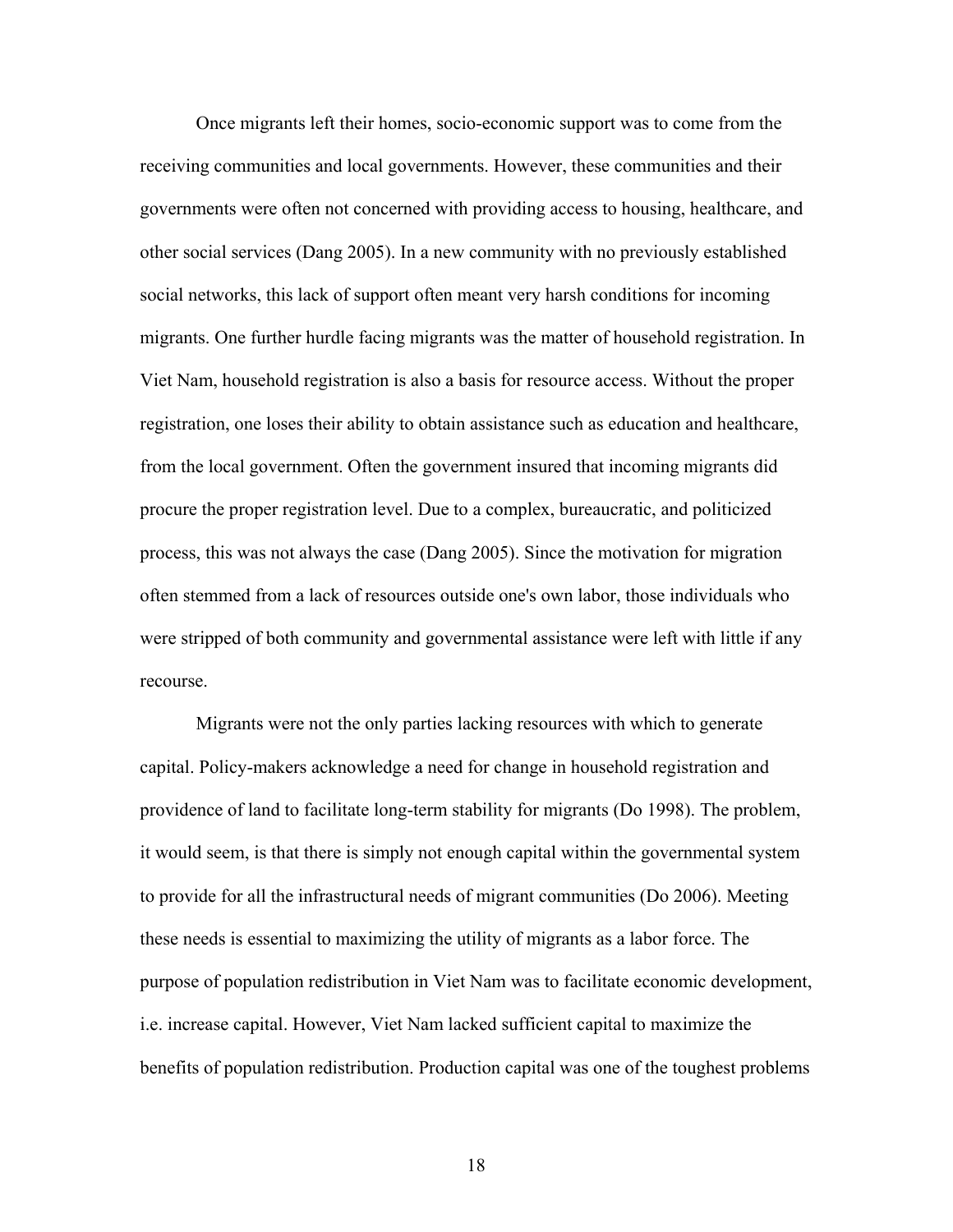facing migrants (Hoang 1998). It was also one of the toughest problems facing migration policy.

#### Infrastructure and Socio-Economics in Say Giang Hamlet

Say Giang Hamlet exemplifies the lack of infrastructural support and the socioeconomic hardships faced by migrants. The single road running through the hamlet was built only two years ago. Until that time, the primary means of transport was the canal system (Le 2006). Even with the construction of the road, transportation is still perceived by some as a problem. Inside many of the houses interviewed were large stores of bagged rice. When asked about these stockpiles, one householder replied that the price was low and transportation difficult, so they would store the rice until conditions bettered (Householder D 2006). Of eight houses entered, only one was concrete, the remaining seven were made of palm leaves. A visual survey of the community revealed that an approximation of this ratio held true for the rest of the hamlet as well.

 During interviews, all but one householder did not mention receiving support from the government. Of those that did mention receiving government support, two went on to say that it was insufficient. While one householder did not criticize government support, he did not hesitate to draw attention to his poor living conditions (conditions similar to all those households interviewed) when asked about his quality of life in Long An Province (Householder A 2006). Further indicating the insufficiency of government support, two householders mentioned that upon arrival they did not have sufficient capital to begin farming their allocated land. To earn money, they hired themselves out as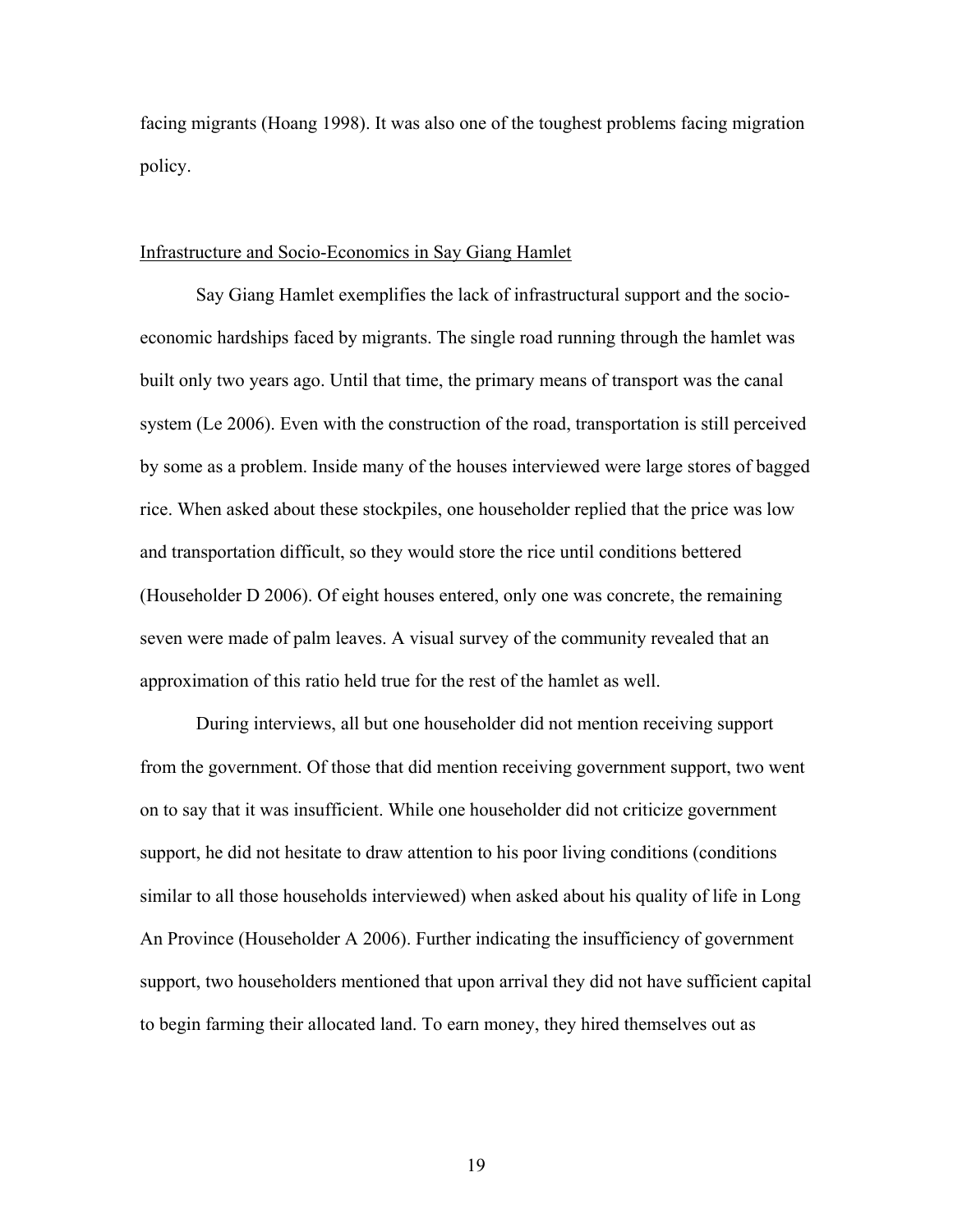laborers. Once they gained enough capital, they turned to farming their own land. These men indicated that they were not the only ones to use this strategy.

 While not directly mentioning particular difficulties encountered, half of those interviewed used the phrase "at first things were difficult" to describe their lives in Long An Province. Six interviewees mentioned the need for determination and positive thinking. They spoke of the process of overcoming difficulties. All those individuals interviewed alluded to an initial and ongoing struggle. They all also remained optimistic that they would continue to further their lives in Say Giang Hamlet. No one expressed an intention to leave.

 Farmers currently living in Vinh Tri Village were part of a larger group of migrants, over half of which returned. Thus it must be considered when reviewing the responses of those interviewed that these individuals had made the decision to remain where they were. The option to leave did exist. This option though, was and still is generally considered to be highly unattractive. The conditions left behind in Hai Duong Province were far from favorable and a direct comparison may reveal that conditions are not necessarily any worse in Long An Province. Additionally, migrants sold all their land and possessions when they moved. Leaving Vinh Tri Village would mean leaving behind access to land and other resources (Nguyen D. T. 2006). Among the migrants who chose to return or to continue migrating were those who had resource access through family members or friends. However, there were those that did not. To these individuals, conditions in Vinh Tri Village must have been so bad as to supercede the prospect of no resource access.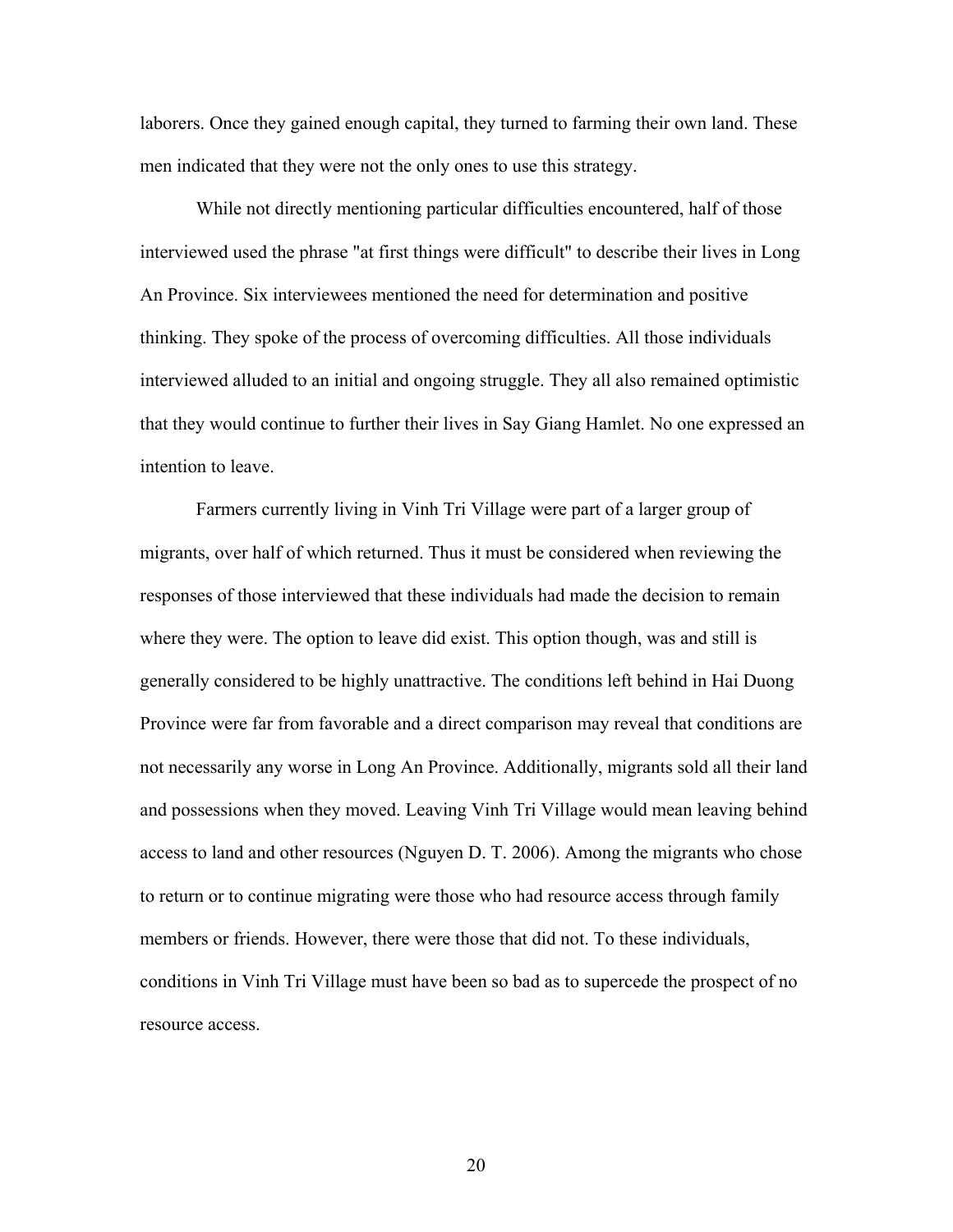For all its shortcomings, there is still infrastructural support in Vinh Tri village. The construction of the road, while late, is highly beneficial and a step forward. It should also be noted that all houses have access to electricity. In terms of information flow regarding environmental issues, Vinh Tri is well situated. The proximity of ARCPR has allowed farmers in this area to have direct contact with agricultural engineers there. Out of nine surveyed[†](#page-21-0) , seven mentioned that they had received assistance with farming from ARCPR. Of these seven, two stated they had attended a class in agricultural methods at ARCPR. It should also be noted that when government support is mentioned, this includes the services of an agricultural engineer connected to the local government. In the area of informational capital, Vinh Tri Village is well off. Unfortunately this is not the case for all migrant communities.

 The lack of capital necessary to develop infrastructure continues to plague both the government and migrants. For the government to fully utilize the labor resources of populations and for populations to fully utilize their own labor resources, these capital deficits must be combated. This is a daunting task with no clear solution. The continued development of informational capital, such as that provided by ARCPR and similar institutions, is key. By overcoming environmental inefficiencies such as acid sulphate soil, land resources can be better utilized. Better utilization of the land will then lead to increased production and increased capital. Hoang (1998) also suggests the integration of capital sources, such as the central government, local government, joint venture capital and donations from private organizations. By seeking to increase capital and actively pursuing creative options to that end, both the government and the migrant community can continue to develop infrastructure and address socio-economic needs.

<span id="page-21-0"></span> † The nine considered were from the nine fully completed questionnaires.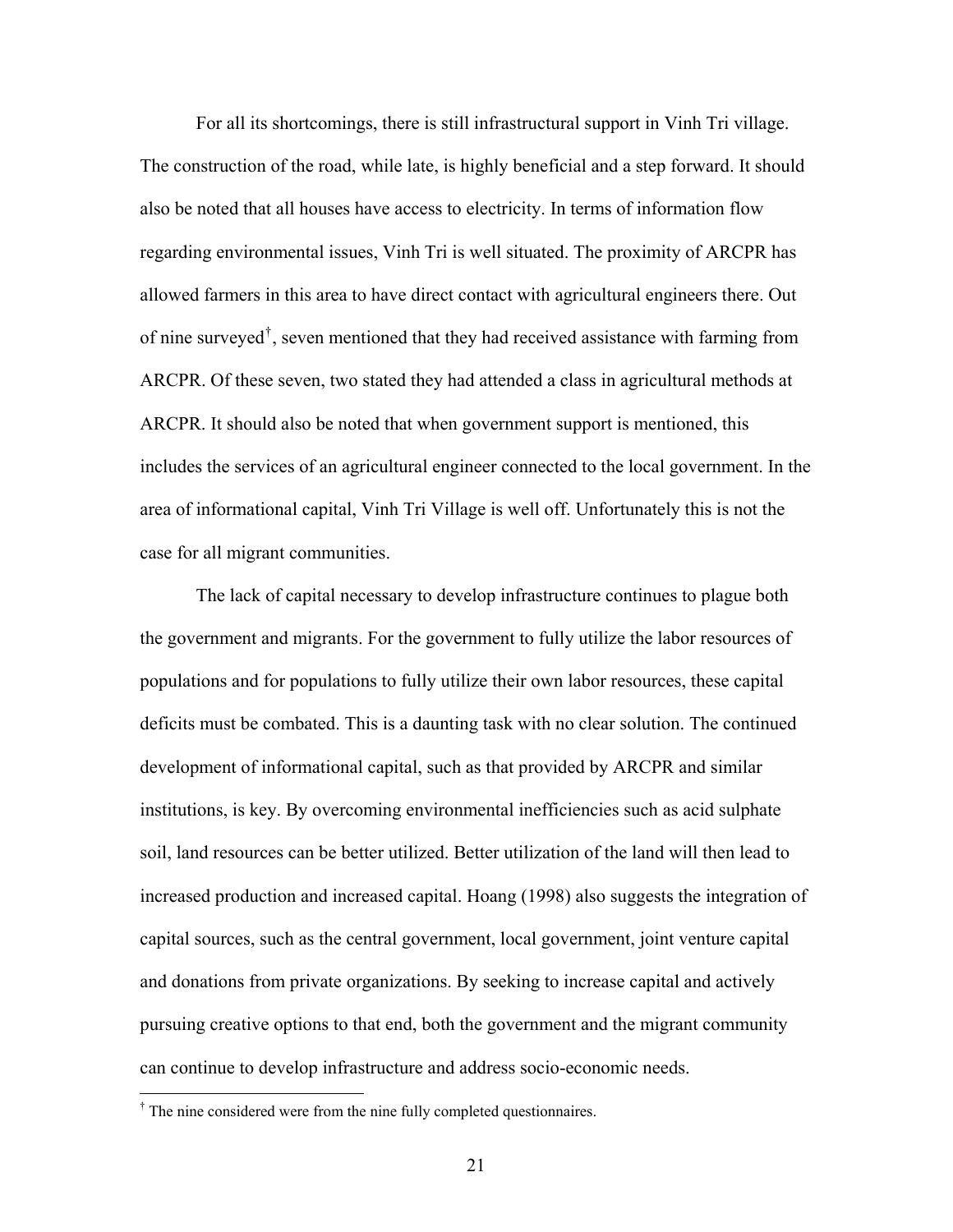#### An Ecological Utility Model of Population Redistribution in Post-War Viet Nam

 "Inconsistencies between institutional goals and individual needs and aspirations are most apparently observed in the area of population redistribution in relation to resources, both natural and capital."(Dang et al. 1997: 314). The visibility of these inconsistencies is the result of the inefficient use of resources that results from their presence. However, the inconsistencies and inefficiencies are merely symptomatic of a deeper problem. The problem stems from the context in which migration policy was structured. There were pressing economic needs that required attention if the nation of Viet Nam was to develop past its post-war state. One of the government's responses to this need was migration policy. Unfortunately, the government thought only in terms of the number of people moved, the number of hectares cleared, and the amount of output achieved (Hardy 2003). Vietnamese migration policy was quantitatively based (Dang et al. 1997). The approach was one strictly of numbers.

Economic concerns cannot be addressed solely in quantitative terms. A more holistic view must be taken. While land availability and population density can be thought of in discrete and quantifiable terms, they are not discrete and quantifiable resources. They are contingent upon and interact with a variety of qualitative factors, which can be summarily described as social and environmental. To account for these factors, one must look beyond basic quantifiable data and observe the convergence of influences upon these resources.

One commonly forwarded theory of migration is the ecological utility model. In simplest terms, this model states that migration occurs when a different environment is perceived as having a greater utility than the individuals' current environment (Dang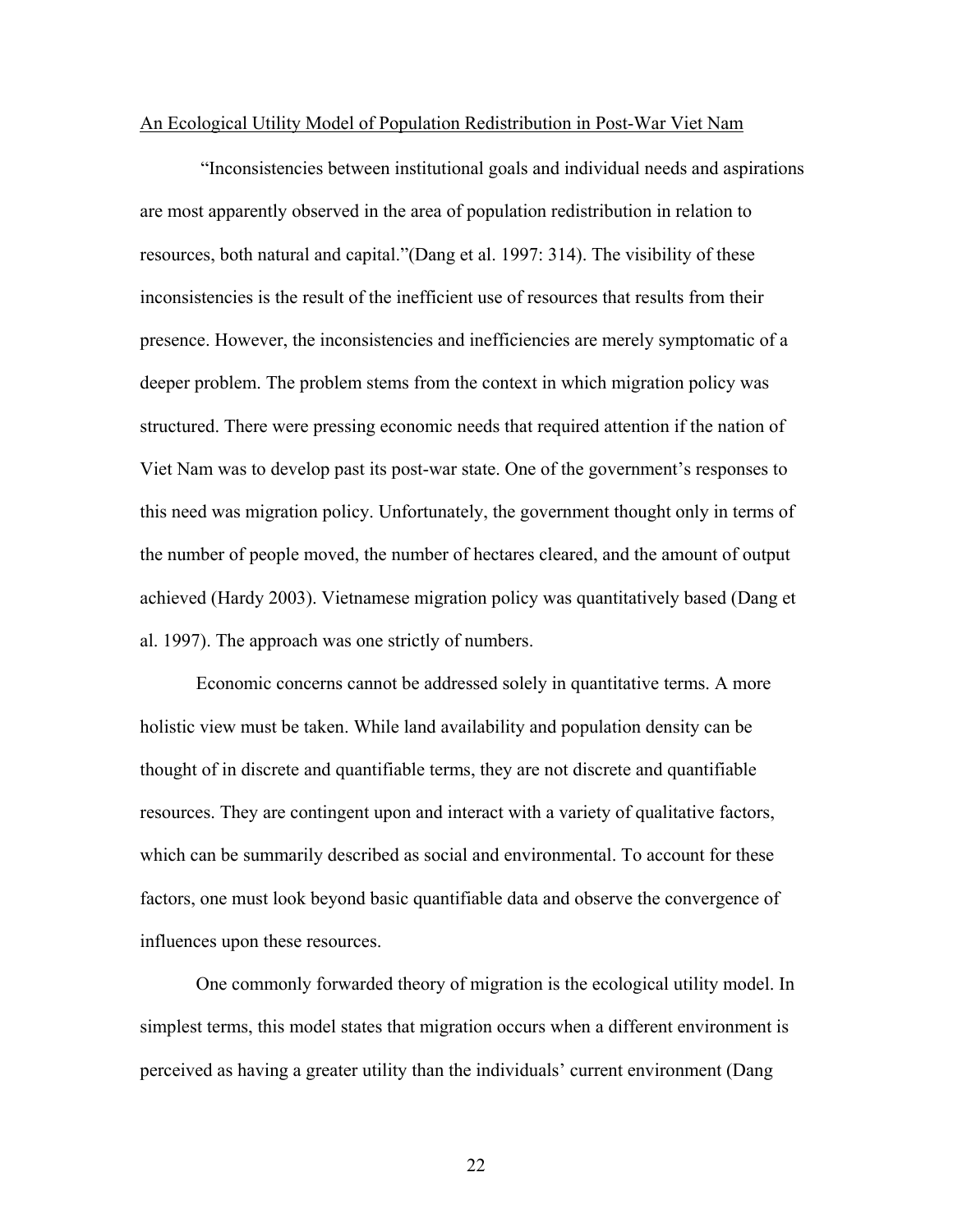2001). When placed in the context of a market economy, this greater utility is the product of the free market and ecological utility fits within a simple supply and demand model. The land being migrated to has a greater supply of the resource in demand than the land being migrated from (Zhang et al. 2001). This model was found to have explanatory power in the context of Vietnamese migration policy and resulting inefficiencies as outlined in this paper.

Viet Nam does not have a market economy; it is a centralized system. Consequently, ecological utility of land in Viet Nam is not determined by the free market, but by government policy. From the strictly quantitative viewpoint of the Vietnamese government, greater ecological utility took the form of land that was under-populated and uncultivated. By controlling the determinants of ecological utility, the government could control what benefits an area of land could present. By presenting utility solely in terms of hectares of land available for cultivation and economic incentives for those who chose to cultivate it, the government created great benefits for impoverished landholders on diminishing farms in the Red River Delta. They needed more land and a chance for a better life. The Vietnamese government had effectively isolated a single facet of the ecological utility of the NEZs and presented it as the sole facet thereof.

The ecological utility of regions such as the Central Highlands and the Plain of Reeds cannot be conceived of in terms of hectares of uncultivated and under-populated land. As previously stated, the address of economic concerns must take a more holistic view and include both quantitative and qualitative factors. While the quantity of land available was utile, the quality of land diminished this utility. By not calculating in all of these constituents, migration policy created an ecological utility that did not in actuality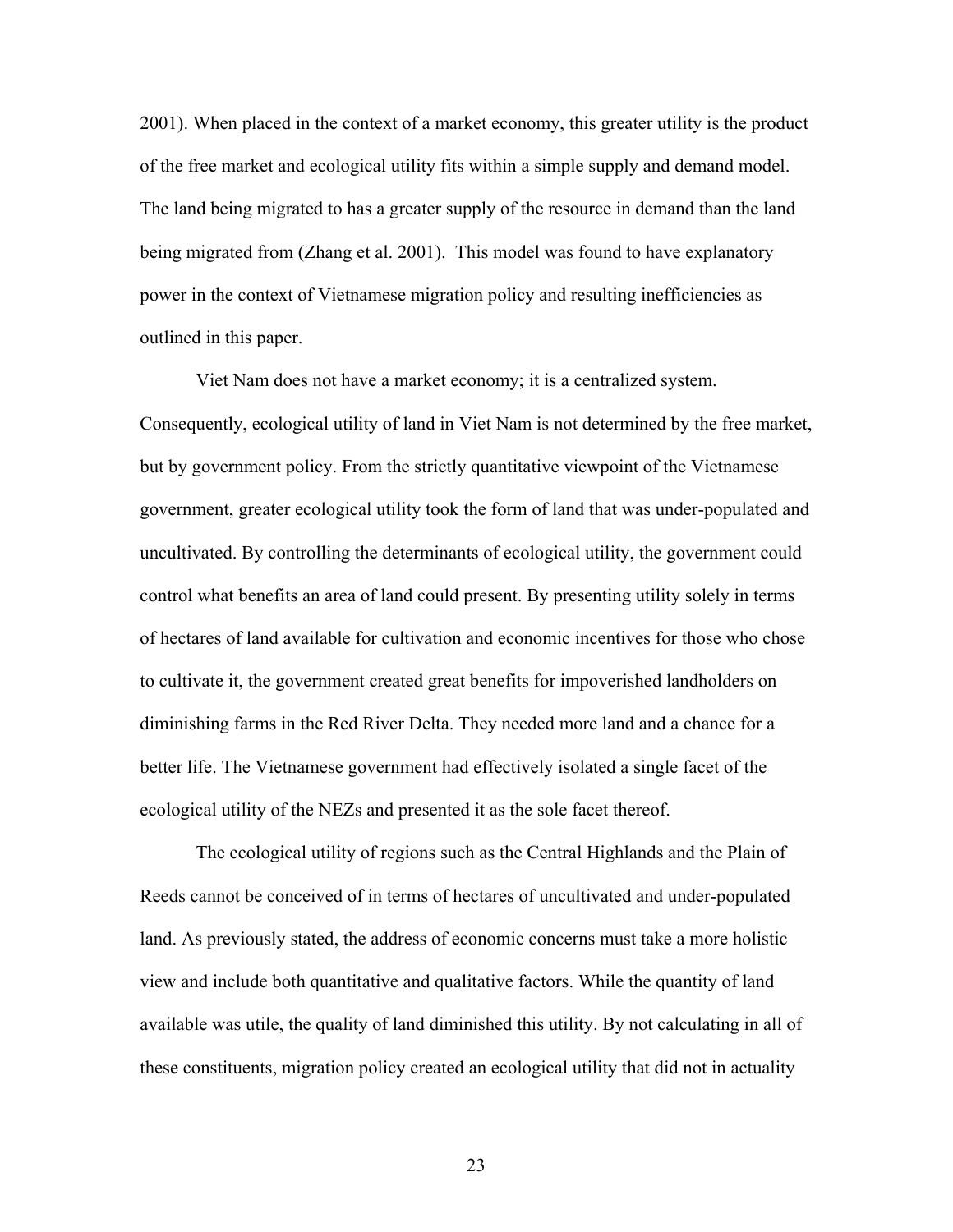exist. This false ecological utility is responsible for the inefficient use of land and population resources. This inefficiency can be illustrated using an economic supply and demand model (Figure 1). While Vietnamese policy does not adhere to this model in the context of migration, the ecological utility model being presented here does, and as such is an effective tool with which to understand the shortcomings of this model in a centralized context.





The blue Increased Ecological Utility curve is the increase in ecological utility created by the migration policy of the Vietnamese government. This increase is contrived though, and reflects only one aspect of the environment, land availability. As a result, the actual ability to utilize land resources is less than the expected ability to utilize land resources. As a result, the actual cost to the migrant community is greater than the expected cost and an economic inefficiency occurs (the red shaded area).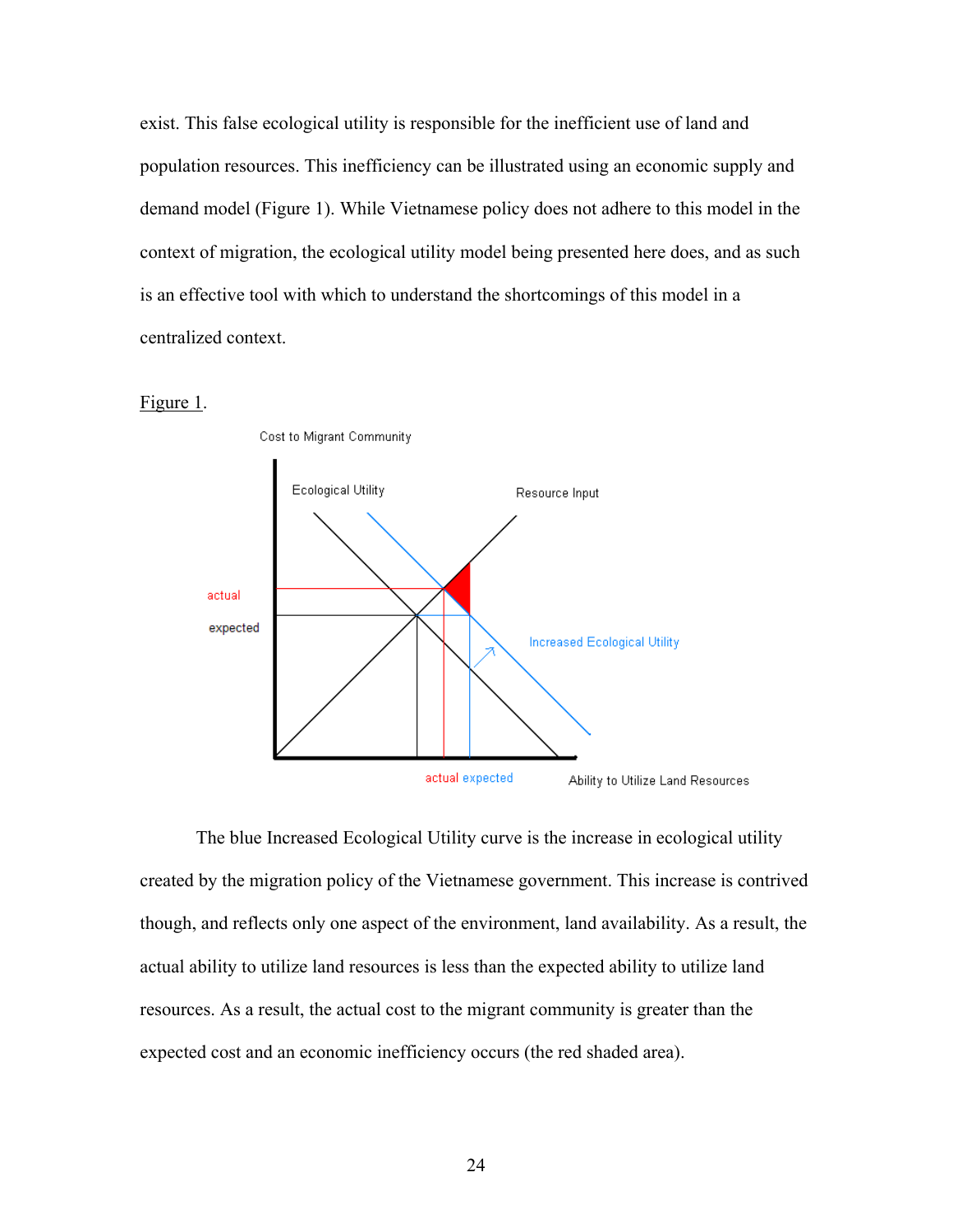This economic model can be seen played out in Say Giang Hamlet. An accurate assessment of the utility of land in this hamlet would have to extend beyond the amount of unpopulated and uncultivated land and consider factors such as soil quality. In the case of Say Giang Hamlet and all NEZs located throughout the Plain of Reeds, the utilization of land resources entails clearing wetlands for agricultural purposes. Clearance of the land generates acid sulphate soil that in turn diminishes the utility of the land. One portion of the inefficiency illustrated above is accounted for by this decrease in soil quality. Further decreasing the benefits that can be gained from the land are crop choices and increasing the cost to the migrant community. While rice is the socio-cultural crop of choice, it is not most efficiently produced in acid sulphate soil. Benefits are lost and further inefficiency results from not cultivating crops that would produce better under the given soil conditions.

 A large contributor to the inefficient use of land resources is the very artificiality of the communicated utility of the land. As interviews with farmers in Say Giang Hamlet indicate, the government was not willing to state that acid sulphate soil was a factor to be considered, either in its policy or the information given to migrating farmers. This incomplete flow of knowledge helps to perpetuate the manufactured ecological utility curve. It portrays the land as having greater available benefits than it actually does. This encourages the desire of farmers to migrate to the area and take advantage of these perceived benefits. Since the benefits are diminished by as then unknown environmental factors, the amount of resource input required is greater than expected. This results in an increasing cost to the migrant community.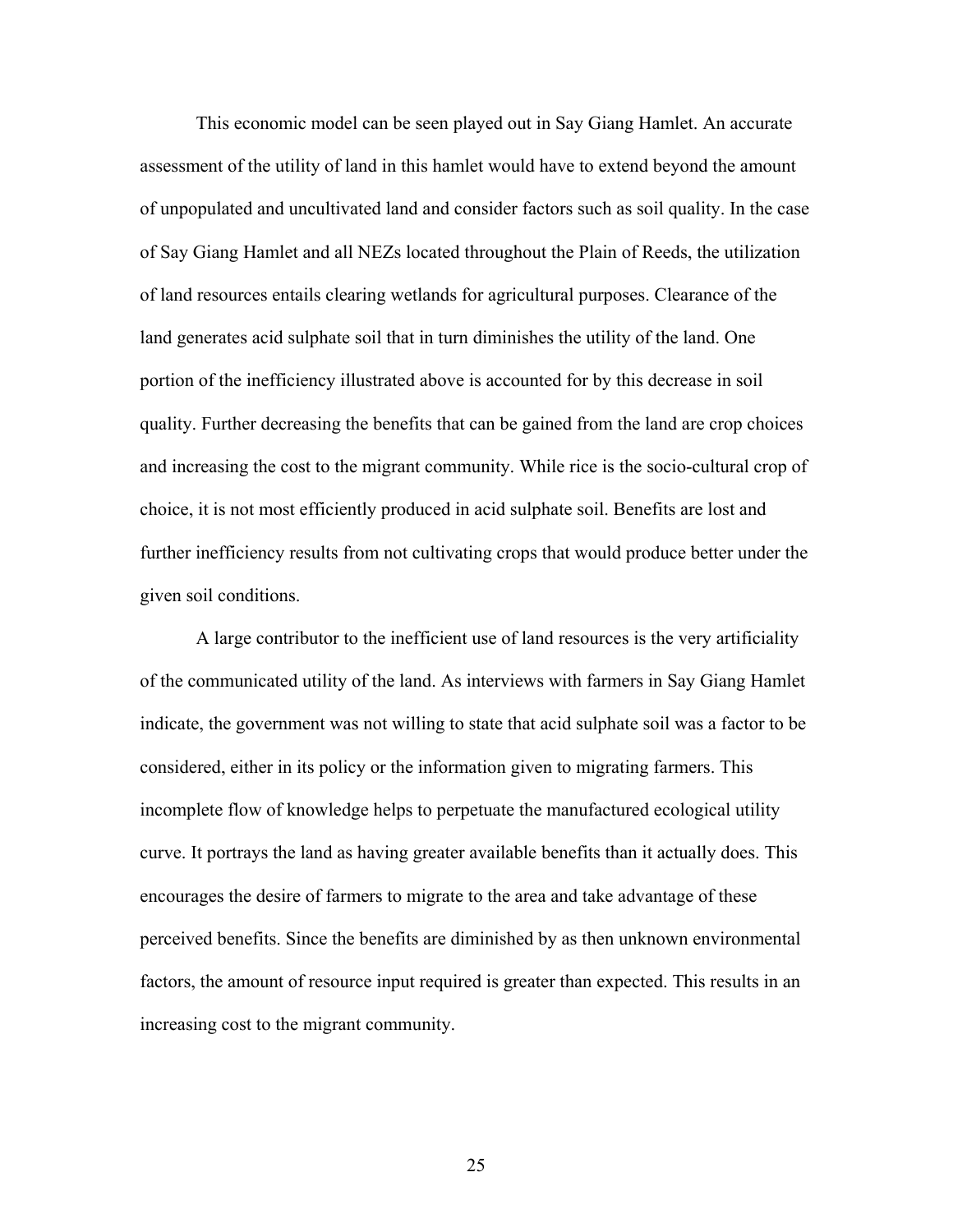Increased cost due to a disproportionate need for resources manifests itself in several ways. Again, Say Giang Hamlet serves as an example of these increased costs. Farmers came from Hai Duong Province to Long An Province with the expectation of creating for themselves a better life. The difficulties confronted in creating this better life were greater than expected. This is reflected in the number of migrants who expressed that there were difficulties encountered at first, that there was a need to overcome and to persevere and in the number of migrants who left. The feeling portrayed is that there are far greater challenges to making Say Giang Hamlet a home than expected. The concept of "home" is of great importance when talking about production efficiency. Seeking to maximize the economic output generated by population redistribution takes a qualitative view only (Dang et al 1997). Populations are more than economic resources though. They are individuals with both economic and social needs. When these needs are not met, as in the case of the infrastructural shortcomings exhibited in Say Giang Hamlet, the cost to the community of utilizing resources increases. This increased cost manifests itself in decreased living standards and ability to utilize resources.

The situation of those farmers that hired themselves out as labor in order to have sufficient capital to farm their allotted land is particularly relevant. They did not have the initial resources available for cultivation and had to work as hired labor to acquire them. During this time, their land allocation was not being cultivated. If greater production resources would have been provided, this land could have been more efficiently utilized during this time. This example returns to the issue of a lack of capital on all levels.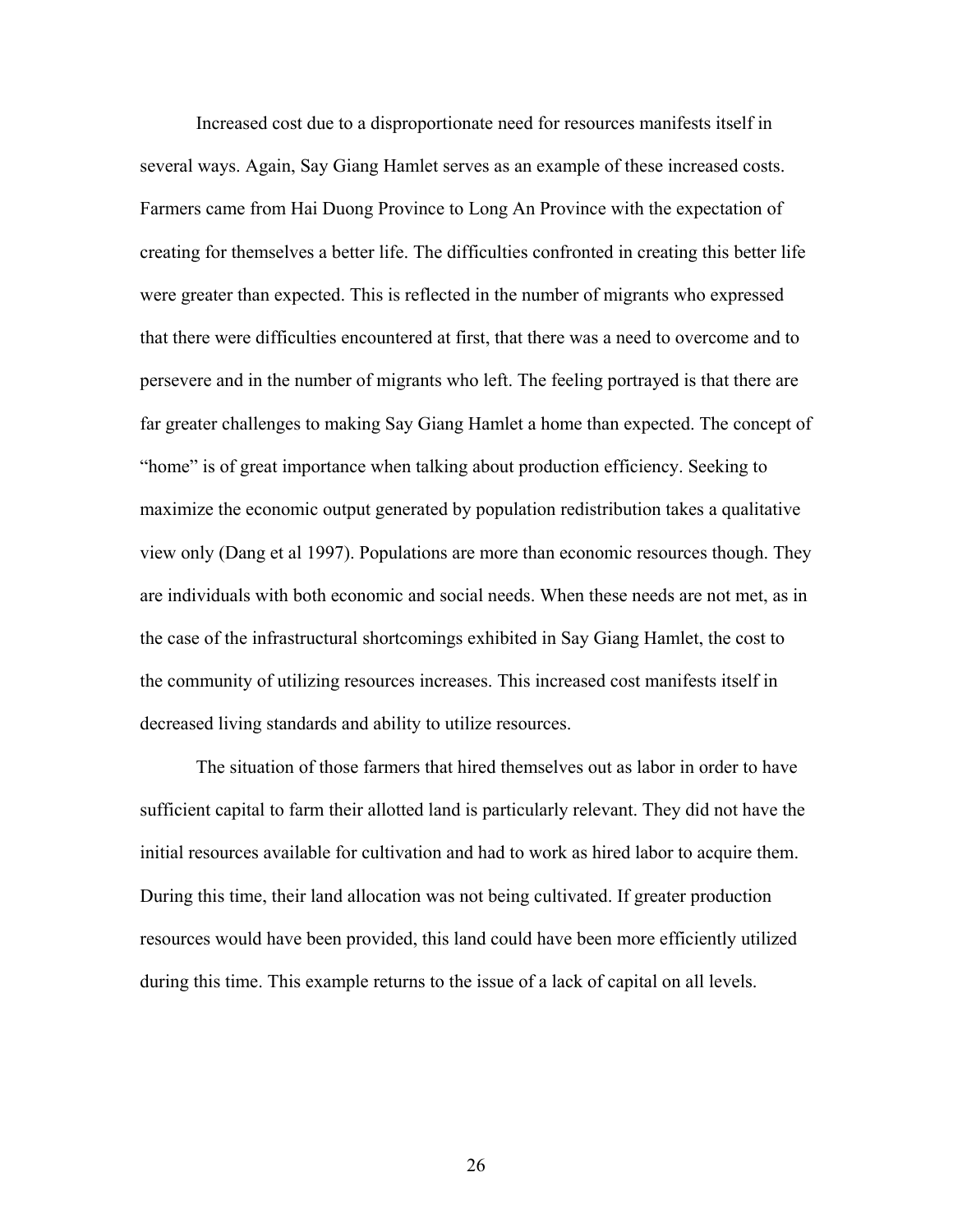## Effects of Insufficient Capital on the Efficiency of Population Redistribution in Post-War Viet Nam

The purpose of migration policy in post-war Viet Nam was to generate capital using both population and land resources. The capital produced would be of benefit for both the Vietnamese economy as a whole and for the individual farmers. By making this process contingent upon a contrived ecological utility, migration policy created inefficiencies that partially negated benefits brought about by population redistribution. Overcoming these inefficiencies can take two forms. One is to push the ecological utility curve back to reflect the actual utility of the land. Given that population relocation has already occurred in response to the manufactured curve, this is not a particularly viable solution. It is however, necessary to prevent the further misalignment of population and land resources.

### Figure 2.

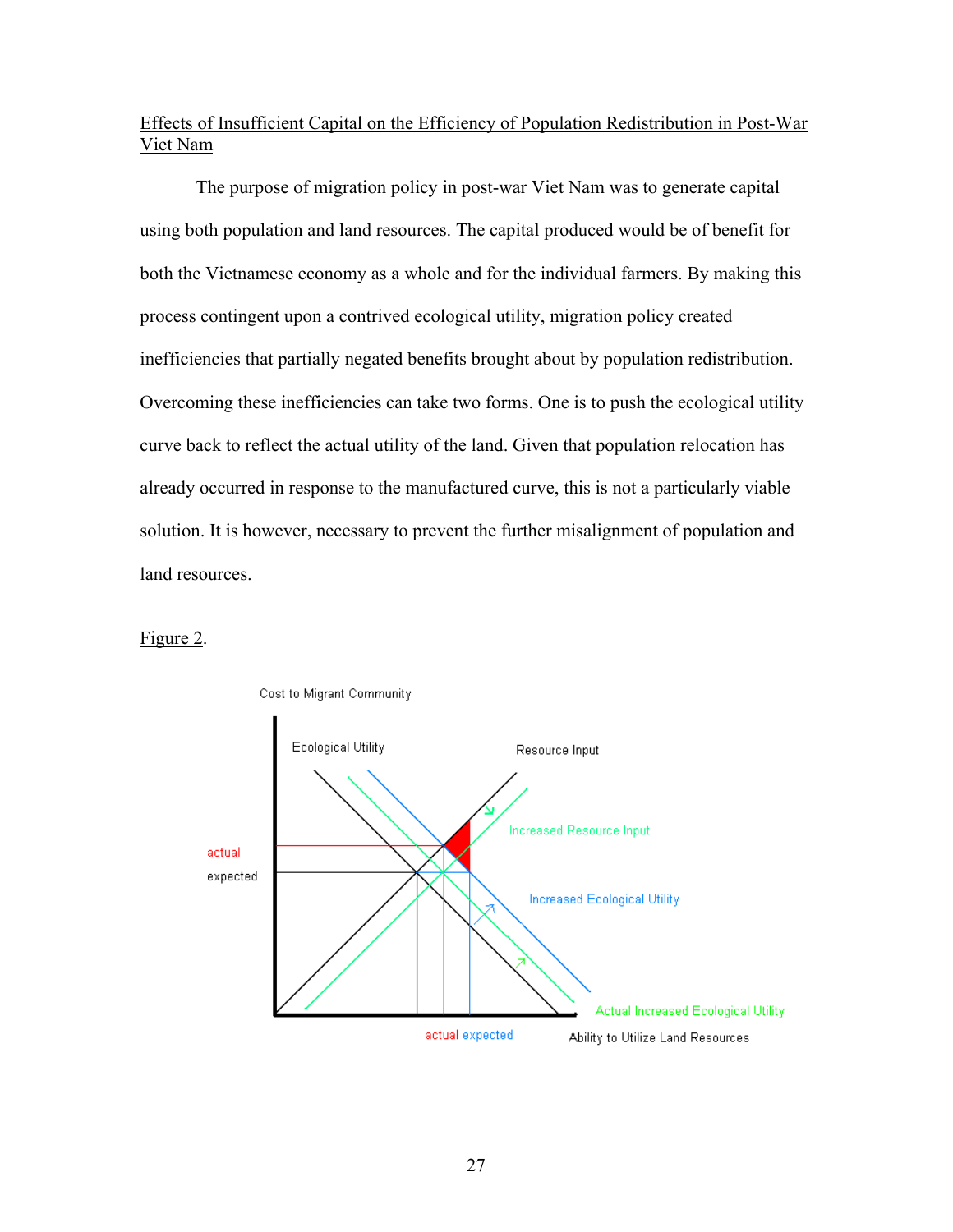A more realizable solution is to increase the resources being put into the system (Figure 2). As Do (2006) and Hoang (1998) suggested, more capital is needed to meet infrastructural demands. Resource input to meet infrastructural demands would help to decrease the cost to the migrant community. Continued inflow of ecological knowledge and creative farming methods will help to increase the actual ecological utility of the land (Figure 2). It is important to note that while land resources did not possess the full ecological utility that policy assigned them, they did possess an ecological utility. Population redistribution was not entirely unsuccessful. As statistics for both Viet Nam in general and Long An Province in particular indicate, the economic situation did improve. By 1989 Viet Nam had become self-sufficient in food production (Do 1998). Rice production for Long An Province increased as a direct result of the influx of migrant populations into the region (Do 1998).

Furthermore, resource input is occurring. While economic supports were not always sufficient, they were provided and continue to be provided, as the recent construction of the road would seem to indicate. Additionally, the presence of ARCPR is integral in providing technology transfer and information flow into the community, as this process continues, the ecological utility of the land will continue to increase. Population redistribution in the Plain of Reeds may not have been undertaken with an accurate model, but it was not an entirely inaccurate model either. Nor has the process been abandoned. By taking advantage of utility that is available and continuing to input resources into the community, inefficiency can be overcome and economic development can continue.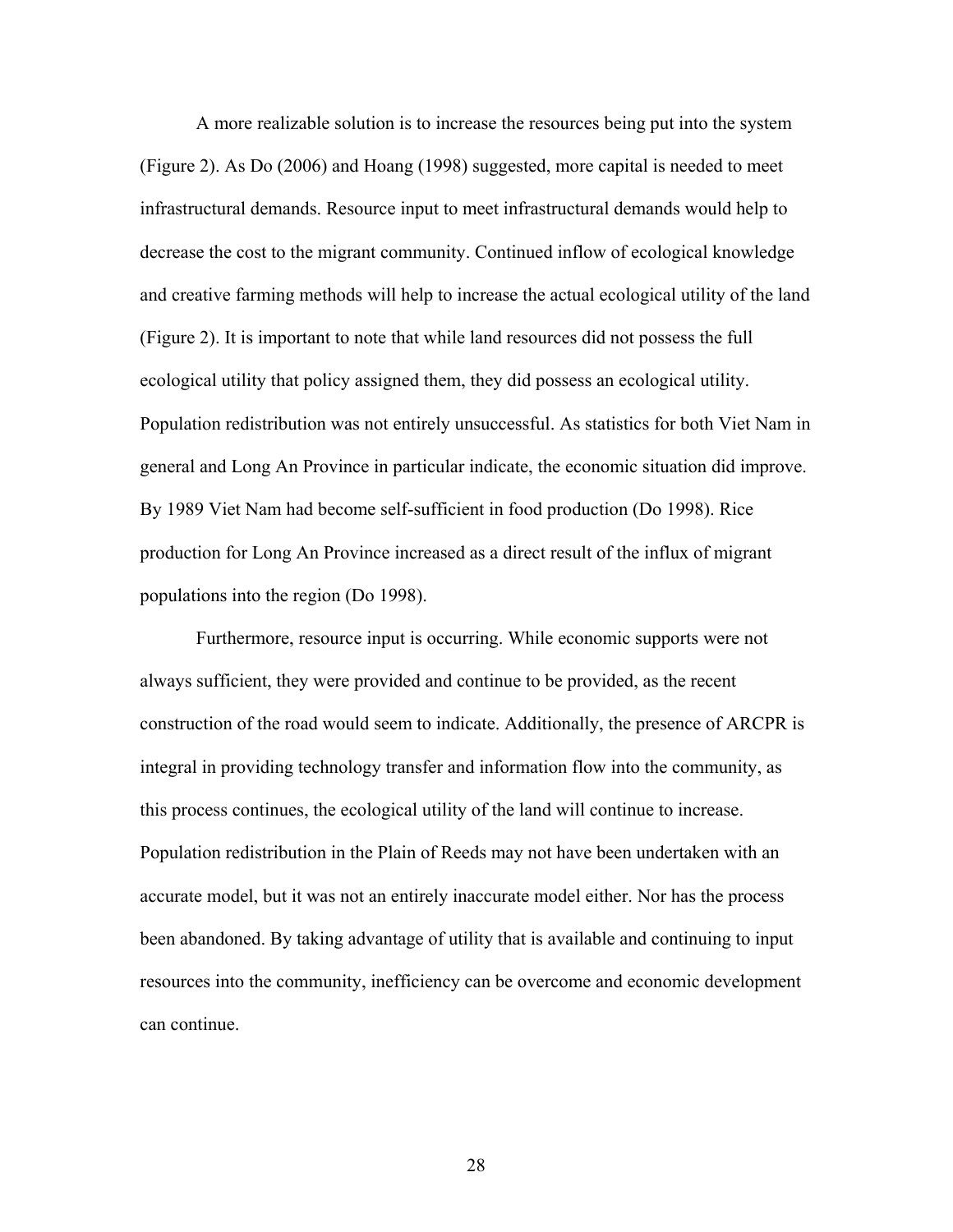#### **Works Cited**

#### Big Pineapple.

[www.bigpineapple.com./au/resource.html](http://www.bigpineapple.com./au/resource.html). Accessed 24 April 2006.

#### Brockerhoff, Martin.

1998. "Internal Migration Patterns and Policies in Countries of Southeast Asia. Population Council, New York, USA" in *International Seminar on Internal Migration: Implications for Migration Policy in Viet Nam – Proceedings*. Ministry of Agriculture and Rural Development and United Nations Development Programme, Population Council. Hanoi.

#### Dang Nguyen Anh.

2005. "Internal Migration: Opportunities and Challenges for the Renovations and Development in Viet Nam" Social Development Programme, Viet Nam – Asia Pacific Economic Center. Hanoi.

#### Dang Nguyen Anh, ed.

2001. *Migration in VietNam: Theoretical Approaches and Evidence from a Survey*. Transport Communication Publishing House. Hanoi.

#### Dang, A., Goldstein, S. and McNally, J.

1997. "Internal Migration and Development in Vietnam". *International Migration Review* 31(2): 312-337.

Do Van Hoa, of the Ministry of Agricultural and Rural Development. 19 April 2006. Personal Interview – Dr. Duong Van Thanh translating.

#### Do Van Hoa.

1998. "Resettlement in Vietnam: its Effects on Population and Production. Department for Resettlement and New Economic Zone Development" in *International Seminar on Internal Migration: Implications for Migration Policy in Viet Nam – Proceedings*. Ministry of Agriculture and Rural Development and United Nations Development Programme, Population Council. Hanoi.

#### Duong Van Ni, Roger Safford, and Edward Maltby.

 2001. "Environmental change, ecosystem degradation and the value of wetland rehabilitation in the Mekong Delta" in *Living With Environmental Change: Social vulnerability, adaptation and resilience in Vietnam*. ed. W. Neil Adger, P. Mick Kelly, and Nguyen Huu Ninh. Routledge, NY.

#### Hardy, Andrew.

2003. *Red Hills: Migrants and the State in the Highlands of Viet Nam.* University of Hawai'i Press. Honolulu.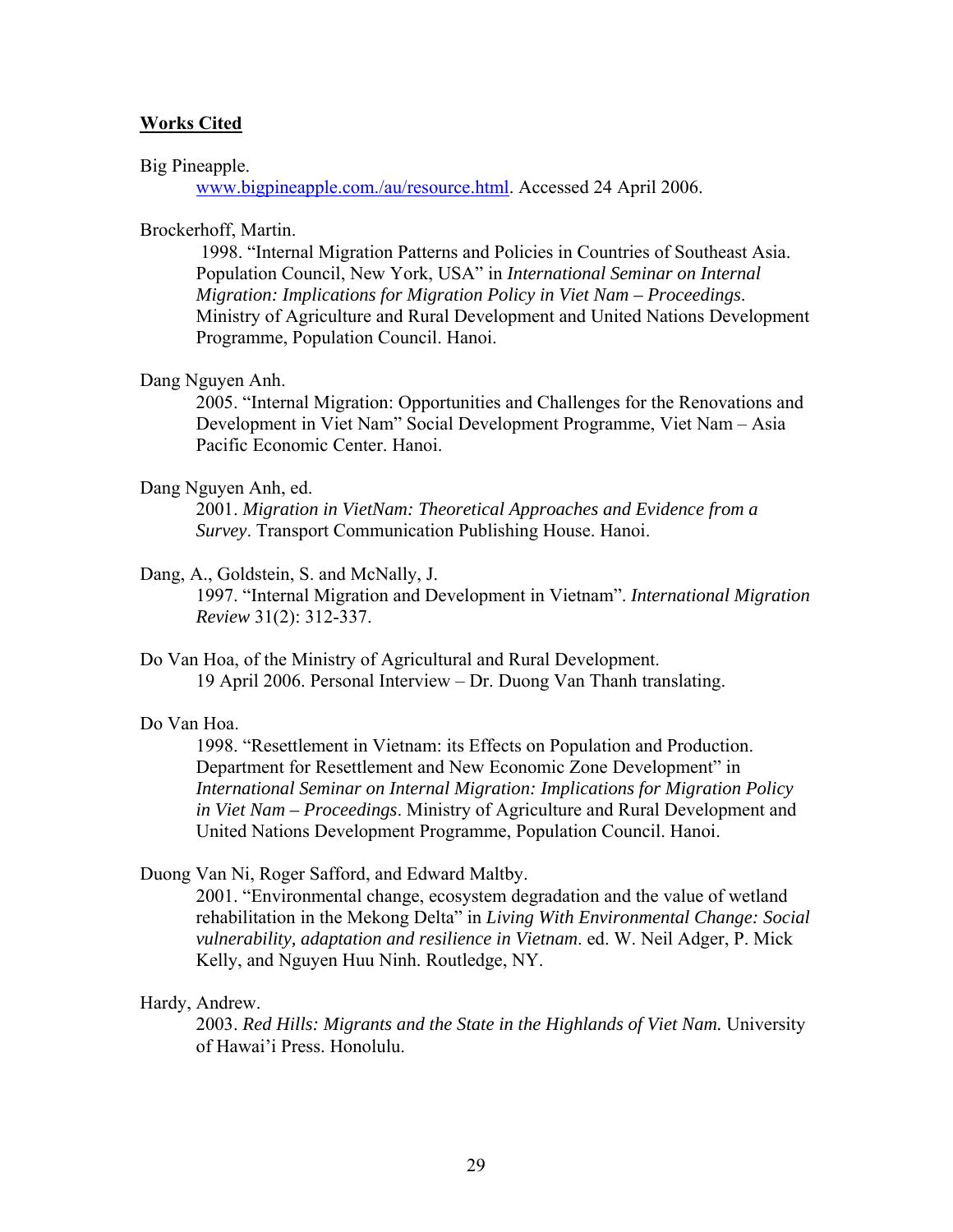#### Hoang Dong.

1998. "Rural-rural Migration and Redistribution of Labor and Population in Accordance with Planning for Socio-Economic Development in Vietnam. Department for Resettlement and Development of New Economic Zones" in *International Seminar on Internal Migration: Implications for Migration Policy in VietNam – Proceedings*. Ministry of Agriculture and Rural Development and United Nations Development Programme, Population Council. Hanoi.

- Householder A. householder in Say Giang Hamlet. 8 May 2006. Personal Interview – Angela Thao Huynh translating.
- Householder B. householder in Say Giang Hamlet. 8 May 2006. Personal Interview – Angela Thao Huynh translating.

Householder C. householder in Say Giang Hamlet. 9 May 2006. Questionnaire – translated by Angela Thao Huynh.

- Householder D. householder in Say Giang Hamlet. 8 May 2006. Personal Interview – Angela Thao Huynh translating.
- Householder E. householder in Say Giang Hamlet. 8 May 2006. Personal Interview – Angela Thao Huynh translating.
- Householder F. householder in Say Giang Hamlet. 8 May 2006. Personal Interview – Angela Thao Huynh translating.
- Huynh Van Truong, Assistant to the Director of Kien Giang Military Base. 2006. Personal Communication 9 May 2006. – Angela Thao Huynh translating.

#### ITFNET.

29 April, 2004. "Effort to increase high-yield pineapple growing acreage" [www.itfnet.org/articles.content.fm?ID=266&Channel=Business](http://www.itfnet.org/articles.content.fm?ID=266&Channel=Business). posted from [www.vnagency.com.vn.](http://www.vnagency.com.vn/) accessed 29 April, 2006.

Le Dien Duc and Dereck A. Scott.

"Dong Thap Muoi" ASEAN Regional Centre for Biodiversity Conservation. [http://www.arcbc.org.ph/wetlands/vietnam/vnm\\_donthamuo.htm.](http://www.arcbc.org.ph/wetlands/vietnam/vnm_donthamuo.htm) accessed 13 May, 2006.

Le Van Nhu, former agricultural engineer for the Ministry of Agricultural and Research Development at the People's Committee of the Communist Party of Vinh Tri village. (cited as Le V. N.). 8 May 2006. Personal Communication – Angela Thao Huynh translating.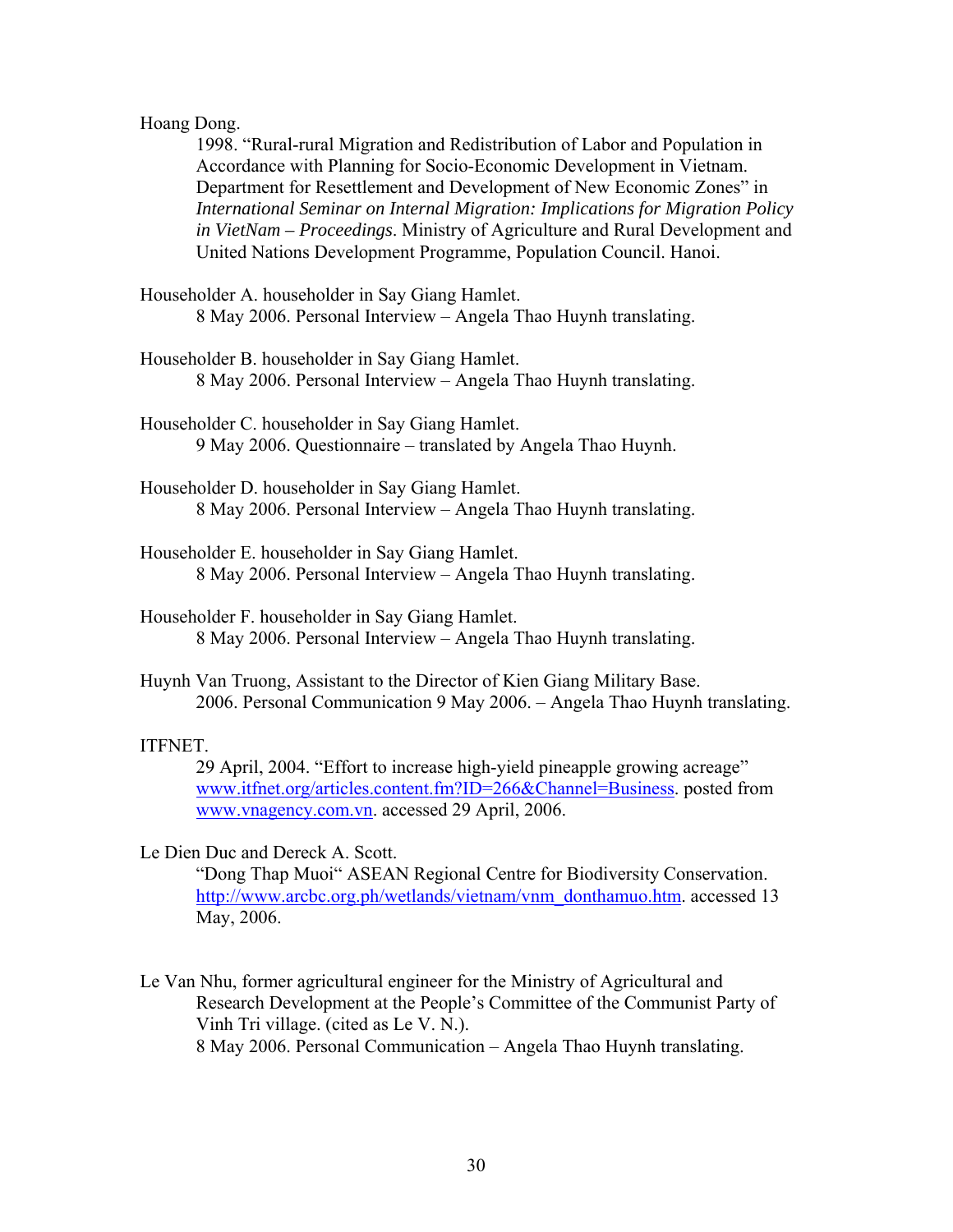- Nguyen Duc Thuan, Ph.D., Vice Director of the Agricultural Research Center for Plain of Reeds. (cited as Nguyen D. T.). 6 May 2006. Personal Communication – Angela Thao Huynh translating.
- Nguyen Van Sanh, Vo-Tung Xuan, and Tran An Phong. (cited as Nguyen V. S. et al.) 1998. "Part 1: Farming Systems, General Considerations" in Development of Farming Systems in the Mekong Delta of Vietnam. eds. Vo-Tung Xuan and Shigeo Matsui. JIRGAS, CTU, and CLRRI. Ho Chi Minh City, Viet Nam.
- Nguyen Van Thac, Ph.D., Director of the Agricultural Research Center for Plain of Reeds. (cited as Nguyen V. T.). 9 May 2006. Personal Communication.

Wikipedia.

25 April 2006. "Communist Party of Vietnam" [http://en.wikipedia.org/wiki/Communist\\_Party\\_of\\_Vietnam.](http://en.wikipedia.org/wiki/Communist_Party_of_Vietnam) Accessed 5 May, 2006.

Zhang, Heather Xiaoquan, P. Mick Kelly, Catherine Locke, Alexandra Winkels, and W. Neil Adger.

2001. "Structure and Implications of Migration in a Transitional Economy: Beyond the Planned and Spontaneous Dichotomy in Viet Nam" CSERGE Working Paper, GEC01-01.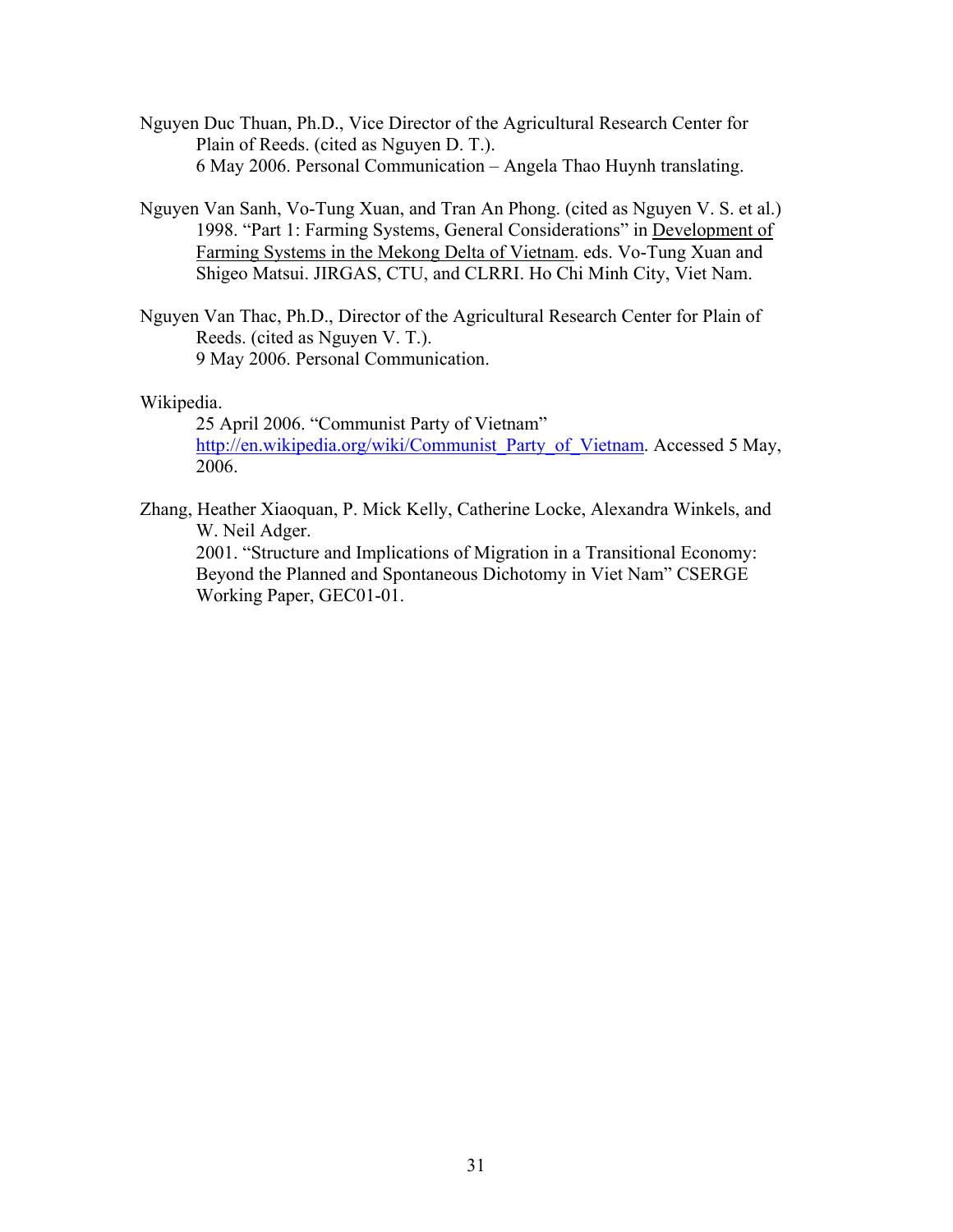# **Appendix A**



http://www.wompom.ca/vietnam/gfx/vn-map-longan.gif.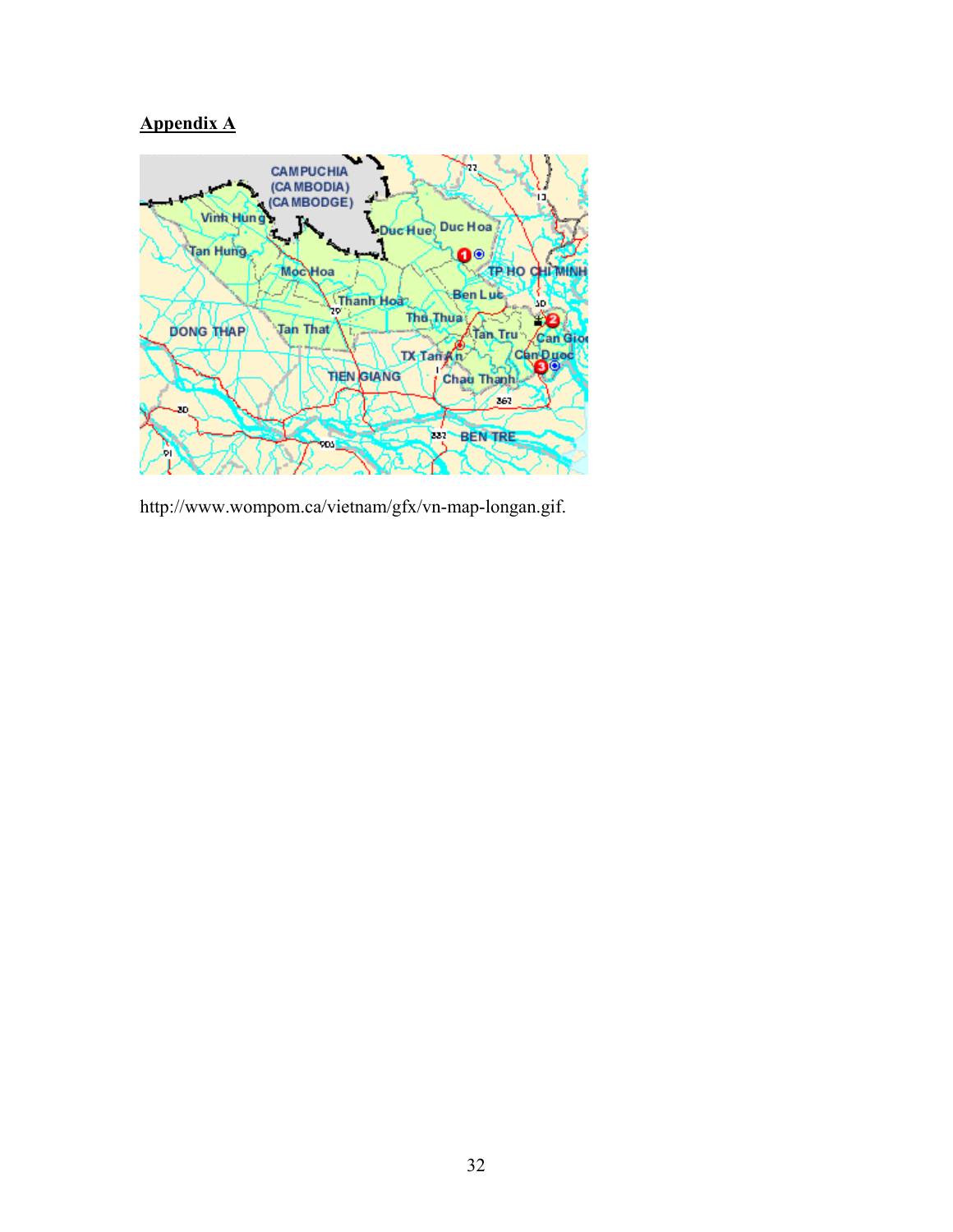#### **Appendix B**

#### Conditions of Fieldwork Vinh Hung District

 The initial time span for research in Vinh Hung District was two weeks. It was hoped that during this time, two sets of interviews could be conducted with fifty individual householders. However due to delays in paperwork, travel difficulties, and the situation presented in Vinh Hung District, the amount of time available to conduct interviews was four days. The researcher realizes that this time is insufficient for the collection of any significant data. Research was pursued regardless and the insights yielded as a result have been very valuable to this paper.

 One final note concerning citation: While names and permission were obtained from all householders interviewed and surveyed, the researcher has decided to refer to all householders in a simple lettered system (e.g. Householder A, etc.).

#### Interview Methods

 Interview subjects were limited to ten, as they had to be conducted in one morning due to the availability of accompanying officials from the Vinh Tri Village People's Committee of the Communist Party. The accompanying officials selected these subjects. Interviews were done using a list of eight questions. The structure was not formal, so questions were altered to fit within the flow of the conversation. Interviewees were allowed to pursue topics that they seemed to deem relevant or important. The interviews were intended to gather information on farmers' perceptions of their socioeconomic condition and the environment in which they farmed. All interviews were conducted at the householder's home, except for the final two, which were conducted in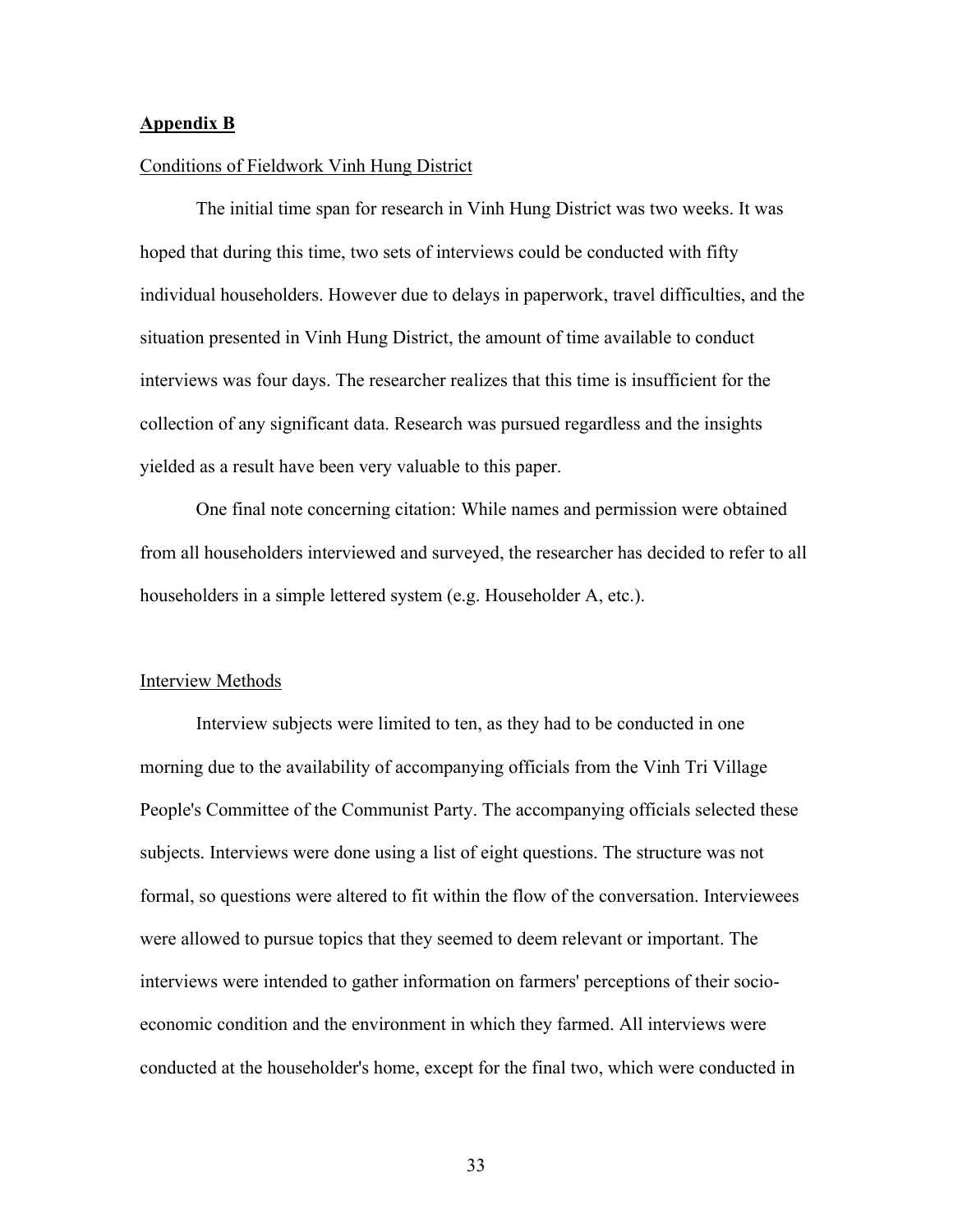one of the previously interviewed farmer's home. In addition to the researcher, a translator (Angela Thao Huynh) and at least two of the three accompanying officials were always present. Family and community members came and went during interviews. All interviews were conducted with the male householder, except in two cases, when the male householder was not available. The female spouse was interviewed in both these instances. Interviews were conducted on the morning of 8 May 2006.

#### Questionnaire Methods

 The questionnaire was developed at the last minute in response to the severely diminished amount of time available to conduct fieldwork in Vinh Hung District and translated into Vietnamese by Angela Thao Huynh. It was hoped that this would generate more data in a shorter amount of time. Due to the extremely high literacy rate in Viet Nam (90%), it was not believed that a written questionnaire would present a problem. The questions were modeled off the interview and intended to gather information on the conditions under which the farmers migrated and the resultant conditions in Vinh Hung District. It was also designed to inform on the basic environmental understanding of those surveyed. Fifty questionnaires were presented to the People's Committee of the Communist Party for Vinh Tri Village for distribution on 8 May 2006. Twenty-five questionnaires were returned to the researcher on 9 May 2006 and translated with the assistance of Angela Thao Huynh. Of those questionnaires returned, one was not useable because it was completed by a migrant from An Giang Province, which is located in the Mekong River Delta. Only eleven of the remaining questionnaires were complete. The remaining thirteen had various question unanswered.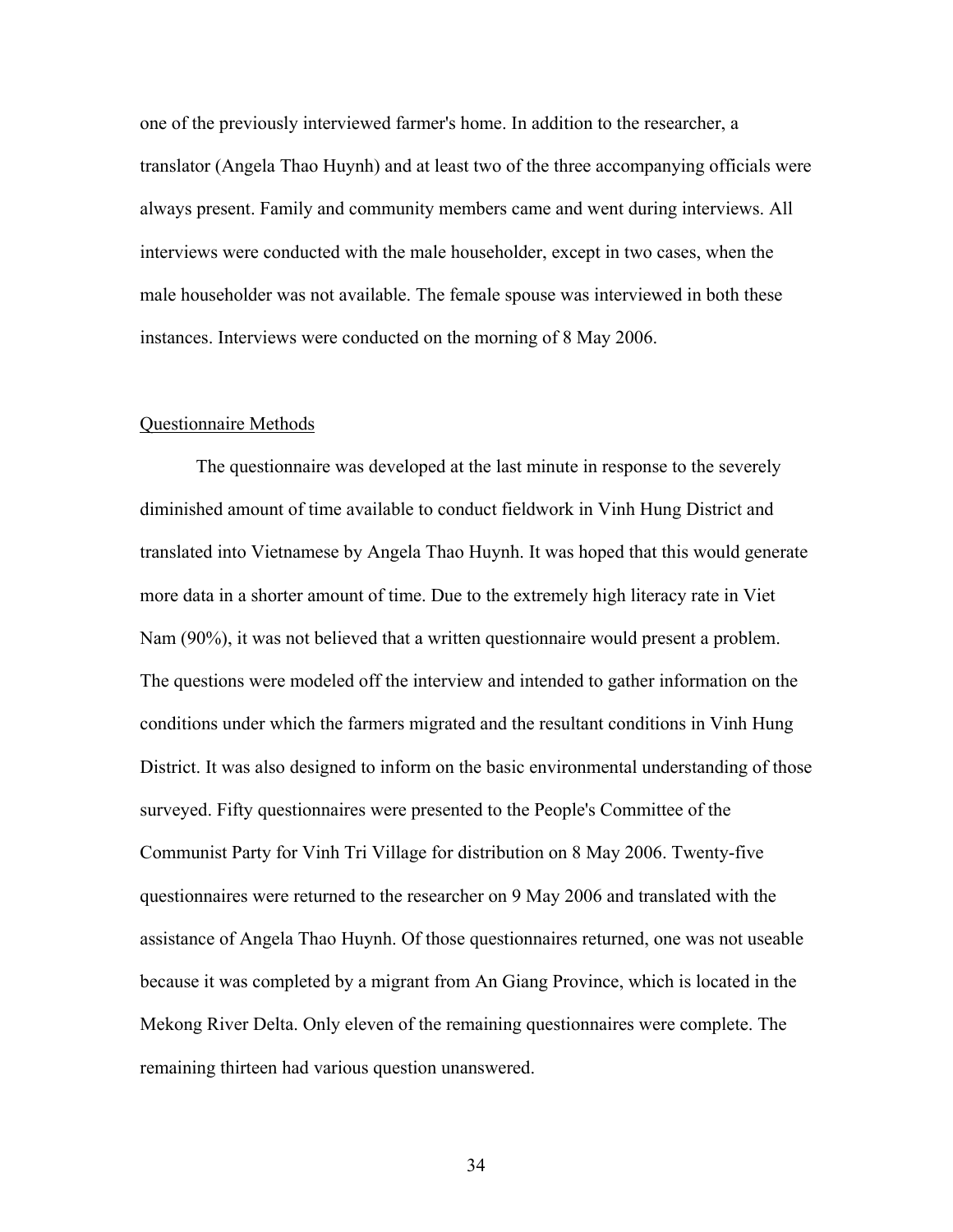# **Appendix C**

Interview for Farmers from the Red River Delta in Vinh Hung District, Long An **Province** 

1. May I ask you some questions, write down your answers, and use them in a school project?

2. What district and province did you migrate from?

3. How many people came with you?

4. Do you think you will ever return to your home in the north?

5. What are the biggest differences between your home here and your home in the north, including environmental differences?

6. Did you know about acid sulphate soil when you migrated? If yes, how did you find out?

7. Did you know anyone here when you moved? If yes, who?

8. Did you receive assistance from anyone, including the government, when you moved here? If yes, what assistance did you receive?

### Note:

It should be noted that this interview was not conducted in a formal manner, so

the questions listed above were more structural. They were altered where necessary to fit

the flow of the conversation. Farmer's were encouraged to talk from their own

perspective and understanding.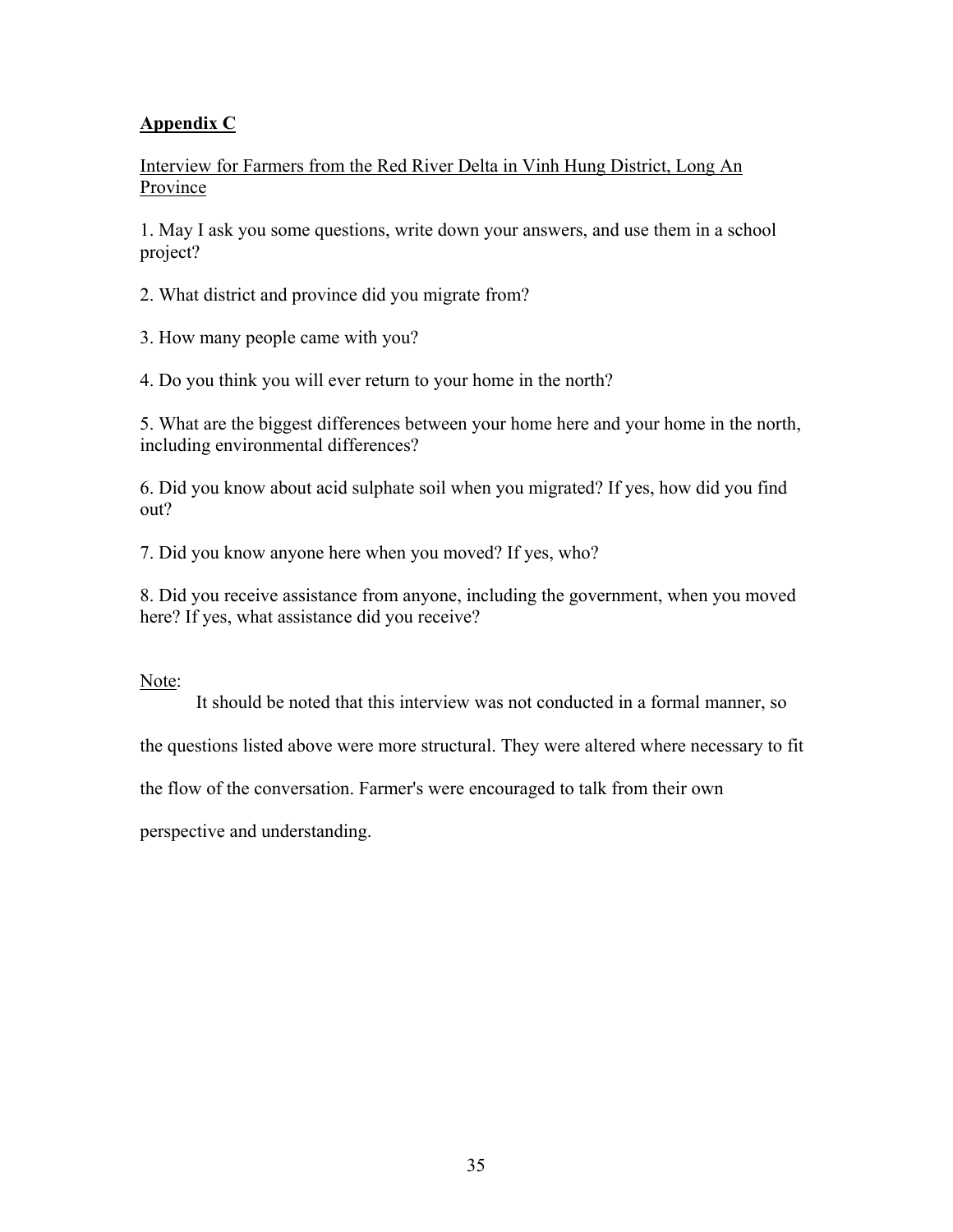## **Appendix D**

Questionnaire Distributed to Farmers From the Red Rive Delta in Vinh Hung District, Long An Province (English Version)

Can Tho University

# **Questionnaire for Migrants from the Red River Delta to Vinh Hung District**

Hello, my name is Megan Maurer and I am an American student studying at Can Tho University. I am currently doing a project on migration from the Red River Delta to the Mekong River Delta. The following is a list of questions which will assist me in my project. If you could please take the time to answer them, I would be very grateful. Thank you for your time and willingness to participate.

1. May I use your answers to these questions in my project? (please mark an X in the appropriate blank).

Yes No No

If you choose to give your name, may I use it in my project?  $Yes \_\_ No \_\_$ 

2. What district and province did you migrate from? District Province Province

In what year did you migrate?

 $\mathcal{L}_\text{max}$ 

Why did you choose to migrate?

3. How old were you when you migrated? \_\_\_\_\_\_\_\_\_\_\_\_\_ years

| How many people were in your family when you decided to move? | <u>people</u> |
|---------------------------------------------------------------|---------------|
|---------------------------------------------------------------|---------------|

 $\mathcal{L}_\text{max}$  , and the contribution of the contribution of the contribution of the contribution of the contribution of the contribution of the contribution of the contribution of the contribution of the contribution of t

 $\mathcal{L}_\text{max}$  , and the contribution of the contribution of the contribution of the contribution of the contribution of the contribution of the contribution of the contribution of the contribution of the contribution of t  $\mathcal{L}_\text{max} = \mathcal{L}_\text{max} = \mathcal{L}_\text{max} = \mathcal{L}_\text{max} = \mathcal{L}_\text{max} = \mathcal{L}_\text{max} = \mathcal{L}_\text{max} = \mathcal{L}_\text{max} = \mathcal{L}_\text{max} = \mathcal{L}_\text{max} = \mathcal{L}_\text{max} = \mathcal{L}_\text{max} = \mathcal{L}_\text{max} = \mathcal{L}_\text{max} = \mathcal{L}_\text{max} = \mathcal{L}_\text{max} = \mathcal{L}_\text{max} = \mathcal{L}_\text{max} = \mathcal{$  $\mathcal{L}_\text{max} = \mathcal{L}_\text{max} = \mathcal{L}_\text{max} = \mathcal{L}_\text{max} = \mathcal{L}_\text{max} = \mathcal{L}_\text{max} = \mathcal{L}_\text{max} = \mathcal{L}_\text{max} = \mathcal{L}_\text{max} = \mathcal{L}_\text{max} = \mathcal{L}_\text{max} = \mathcal{L}_\text{max} = \mathcal{L}_\text{max} = \mathcal{L}_\text{max} = \mathcal{L}_\text{max} = \mathcal{L}_\text{max} = \mathcal{L}_\text{max} = \mathcal{L}_\text{max} = \mathcal{$  $\mathcal{L}_\text{max}$  , and the contribution of the contribution of the contribution of the contribution of the contribution of the contribution of the contribution of the contribution of the contribution of the contribution of t  $\mathcal{L}_\text{max}$  , and the contribution of the contribution of the contribution of the contribution of the contribution of the contribution of the contribution of the contribution of the contribution of the contribution of t

 $\mathcal{L}_\mathcal{L} = \{ \mathcal{L}_\mathcal{L} = \{ \mathcal{L}_\mathcal{L} = \{ \mathcal{L}_\mathcal{L} = \{ \mathcal{L}_\mathcal{L} = \{ \mathcal{L}_\mathcal{L} = \{ \mathcal{L}_\mathcal{L} = \{ \mathcal{L}_\mathcal{L} = \{ \mathcal{L}_\mathcal{L} = \{ \mathcal{L}_\mathcal{L} = \{ \mathcal{L}_\mathcal{L} = \{ \mathcal{L}_\mathcal{L} = \{ \mathcal{L}_\mathcal{L} = \{ \mathcal{L}_\mathcal{L} = \{ \mathcal{L}_\mathcal{$  $\mathcal{L}_\text{max} = \mathcal{L}_\text{max} = \mathcal{L}_\text{max} = \mathcal{L}_\text{max} = \mathcal{L}_\text{max} = \mathcal{L}_\text{max} = \mathcal{L}_\text{max} = \mathcal{L}_\text{max} = \mathcal{L}_\text{max} = \mathcal{L}_\text{max} = \mathcal{L}_\text{max} = \mathcal{L}_\text{max} = \mathcal{L}_\text{max} = \mathcal{L}_\text{max} = \mathcal{L}_\text{max} = \mathcal{L}_\text{max} = \mathcal{L}_\text{max} = \mathcal{L}_\text{max} = \mathcal{$  $\mathcal{L}_\text{max} = \mathcal{L}_\text{max} = \mathcal{L}_\text{max} = \mathcal{L}_\text{max} = \mathcal{L}_\text{max} = \mathcal{L}_\text{max} = \mathcal{L}_\text{max} = \mathcal{L}_\text{max} = \mathcal{L}_\text{max} = \mathcal{L}_\text{max} = \mathcal{L}_\text{max} = \mathcal{L}_\text{max} = \mathcal{L}_\text{max} = \mathcal{L}_\text{max} = \mathcal{L}_\text{max} = \mathcal{L}_\text{max} = \mathcal{L}_\text{max} = \mathcal{L}_\text{max} = \mathcal{$ 

How many people came with you? <br>  $\qquad \qquad$  people

How many people are in your family now?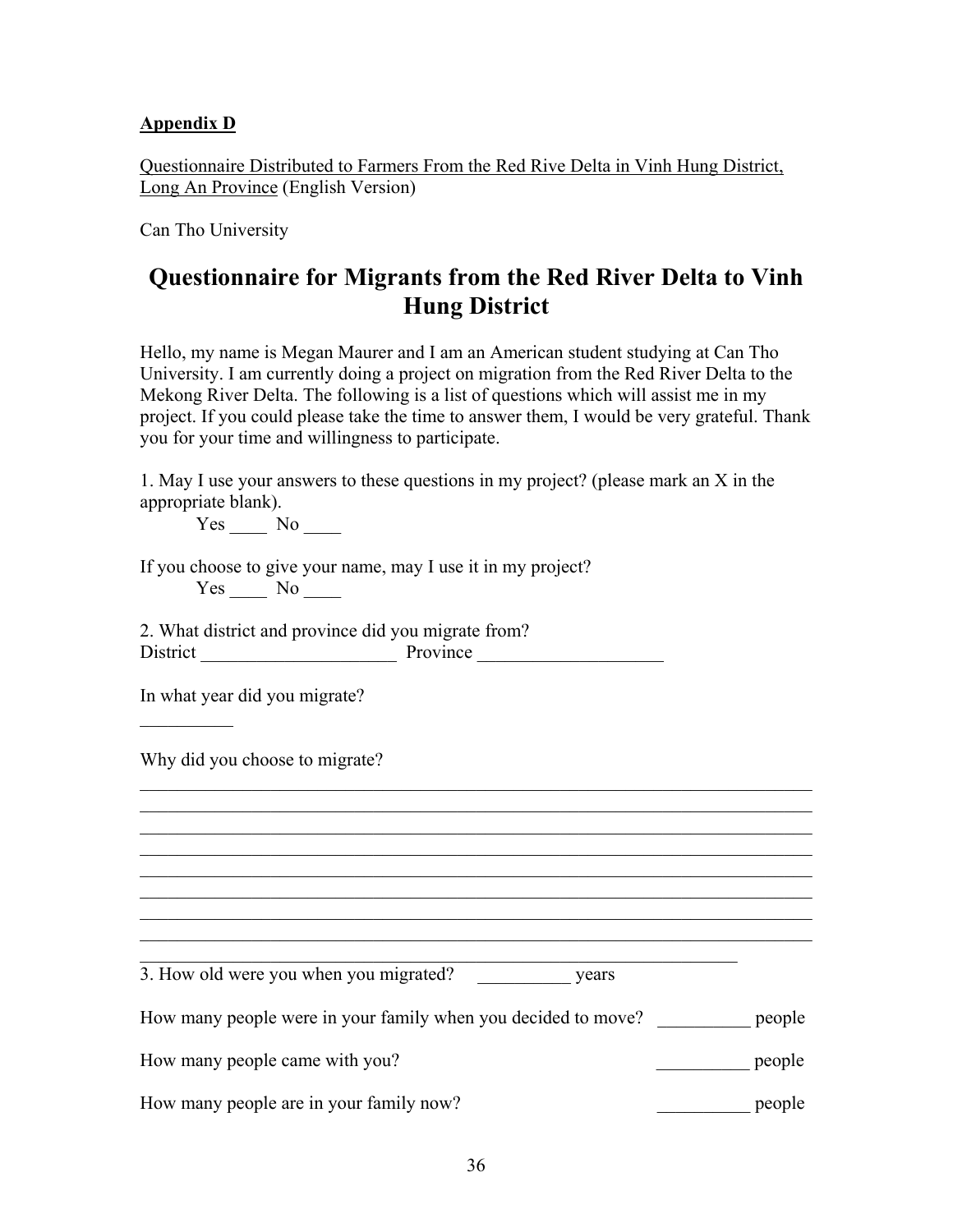4. Has your way of living changed since you migrated?

 $Yes$  No  $\_\_$ 

If yes, how?

5. How is the environment here different from the environment in the North?

<u> 1989 - Johann Stoff, amerikansk politiker (d. 1989)</u>

Had you heard of acid sulphate soil when you migrated?

 $Yes$  No  $No$ 

Why did you choose to plant the crops which you are now cultivating?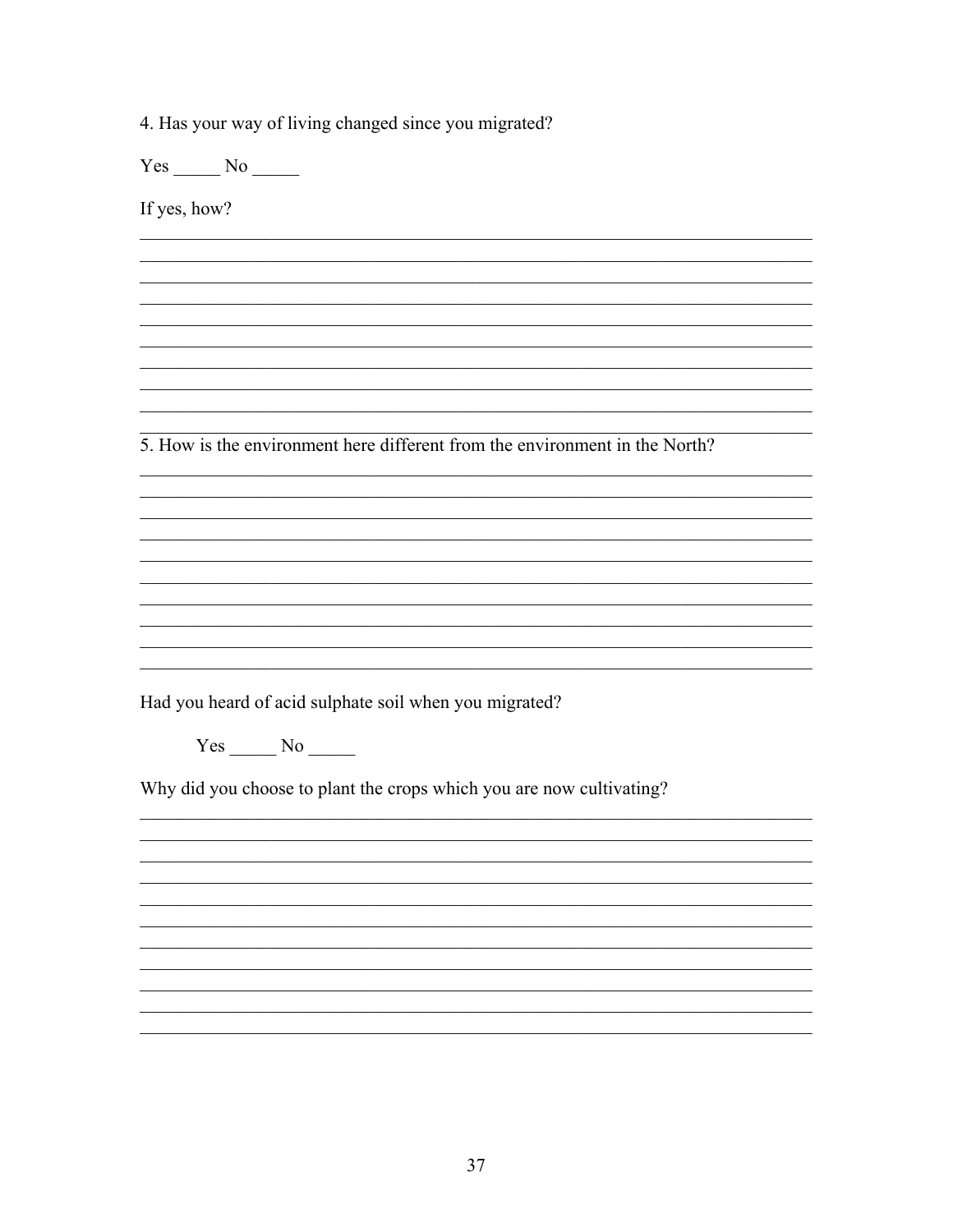How did you learn to construct your irrigation system?

Questionnaire Distributed to Farmers From the Red Rive Delta in Vinh Hung District, Long An Province (Vietnamese Version)

 $\mathcal{L}_\text{max}$  , and the contribution of the contribution of the contribution of the contribution of the contribution of the contribution of the contribution of the contribution of the contribution of the contribution of t  $\mathcal{L}_\text{max}$  , and the contribution of the contribution of the contribution of the contribution of the contribution of the contribution of the contribution of the contribution of the contribution of the contribution of t  $\mathcal{L}_\text{max}$  , and the contribution of the contribution of the contribution of the contribution of the contribution of the contribution of the contribution of the contribution of the contribution of the contribution of t  $\mathcal{L}_\text{max} = \mathcal{L}_\text{max} = \mathcal{L}_\text{max} = \mathcal{L}_\text{max} = \mathcal{L}_\text{max} = \mathcal{L}_\text{max} = \mathcal{L}_\text{max} = \mathcal{L}_\text{max} = \mathcal{L}_\text{max} = \mathcal{L}_\text{max} = \mathcal{L}_\text{max} = \mathcal{L}_\text{max} = \mathcal{L}_\text{max} = \mathcal{L}_\text{max} = \mathcal{L}_\text{max} = \mathcal{L}_\text{max} = \mathcal{L}_\text{max} = \mathcal{L}_\text{max} = \mathcal{$  $\mathcal{L}_\text{max}$  , and the contribution of the contribution of the contribution of the contribution of the contribution of the contribution of the contribution of the contribution of the contribution of the contribution of t

 $\mathcal{L}_\text{max}$  , and the contribution of the contribution of the contribution of the contribution of the contribution of the contribution of the contribution of the contribution of the contribution of the contribution of t  $\mathcal{L}_\text{max}$  , and the contribution of the contribution of the contribution of the contribution of the contribution of the contribution of the contribution of the contribution of the contribution of the contribution of t

 $\mathcal{L}_\text{max}$  , and the contribution of the contribution of the contribution of the contribution of the contribution of the contribution of the contribution of the contribution of the contribution of the contribution of t  $\mathcal{L}_\text{max}$  , and the contribution of the contribution of the contribution of the contribution of the contribution of the contribution of the contribution of the contribution of the contribution of the contribution of t

Trường Đại học Cần Thơ

# **PHIỂU CÂU HỎI VÀ TRẢ LỜI CƯA NÔNG DÂN**

(Về việc người miền Bắc dến lập nghiệp trên dất phèn ở Vĩnh Hưnh)

Xin chào, Em tên là Megan Maurer, sinh viên Mỹ hiện đang học tại trường Đại Học Cần Thơ. Hiện em đang làm một dề tài nghiên cứu về di dân từ Đồng Bằng Sông Hồng vào Đồng Bằng Sông Cửu Long. Bản câu hỏi dưới đây sẽ giúp em có được thông tin cho đề tài nghiên cứu của mình. Xin vui lòng trả lời giúp em, em xin vô cùng biết ơn. Cảm ơn đã dành thời gian và nhiệt tình giúp em để hoàn thành bài tiểu luận này.

1. Em có thể dùng câu trả lời của anh(chị) trong đề tài của em không? (xin vui lòng dành dầu X và o khỏang trống phía sau của chữ Có/ Không)

Có Không

Nếu anh(chị) có ghi tên, em có thể dùng vào đề tài của em không? Có Không

2. Trước khi bác/chú/cô/dì/anh/chị định cư ở đây, anh(chị) đã ở đâu? Huyện \_\_\_\_\_\_\_\_\_\_\_\_\_\_\_\_\_\_\_\_\_\_ Tinh \_\_\_\_\_\_\_\_\_\_\_\_\_\_\_\_\_\_\_\_\_\_

Anh(chị) di cư đến đây từ khi nào? Năm \_\_\_\_\_\_\_\_\_\_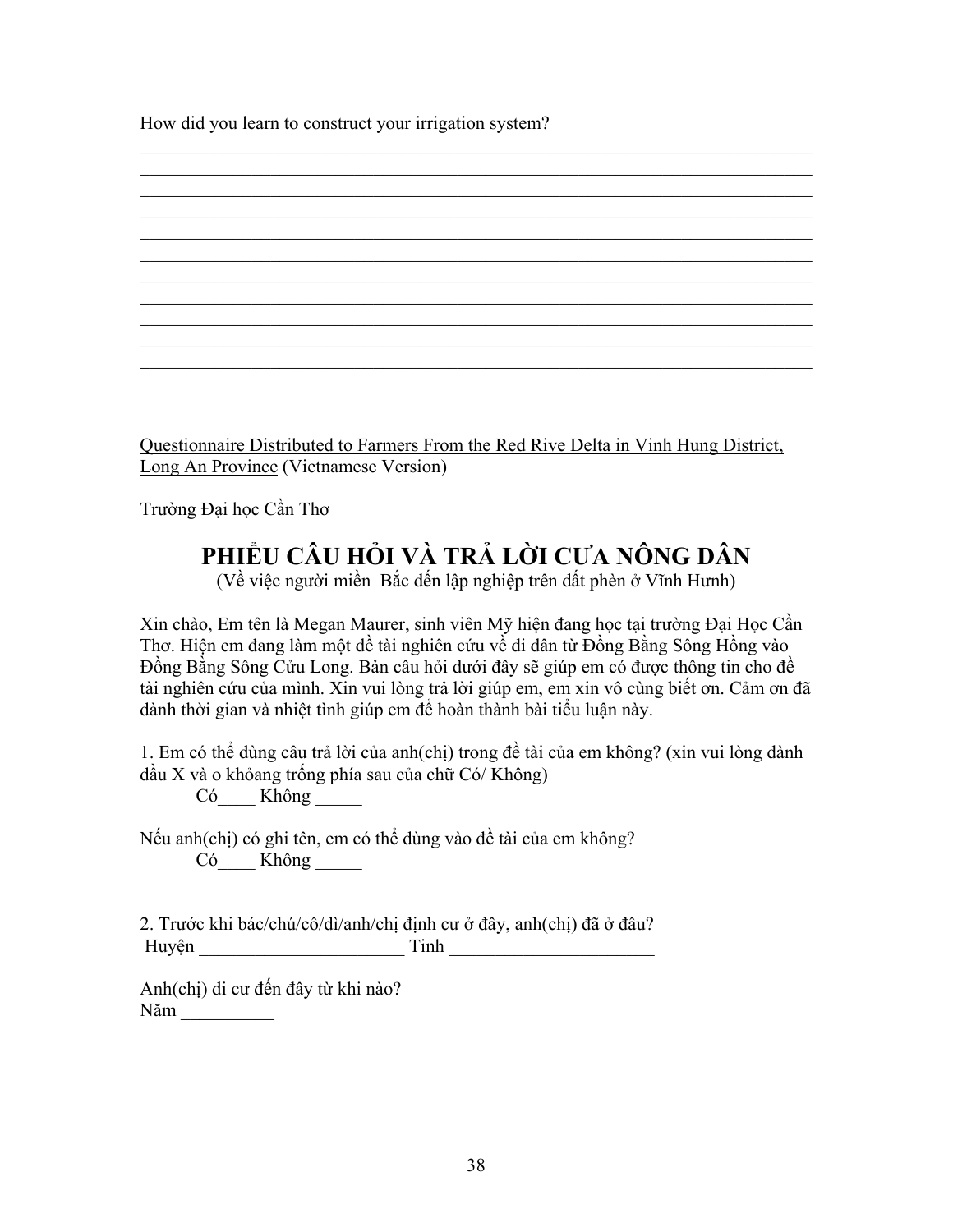Tại sao anh(chị) lại chọn nơi này để lập nghiệp?

| 3. Anh(chị) bao nhiêu tuổi khi quyết định định cư ở nơi khác?         | tuổi  |
|-----------------------------------------------------------------------|-------|
| Trong gia đình của anh(chị) lúc đó có mấy người?                      | người |
| Có bao nhiêu người đi cùng với anh(chị)?                              | người |
| Hiện giờ gia đình của anh(chị) có bao nhiêu người?                    | người |
| 4. Cuộc sống của anh(chị) có thay đổi gì không sau khi định cư ở đây? |       |
| Có___ Không ____                                                      |       |
| Nếu có thì như thế nào?                                               |       |
|                                                                       |       |
|                                                                       |       |
|                                                                       |       |
|                                                                       |       |
|                                                                       |       |
|                                                                       |       |
| 5. Môi trường ở đây khác với ngoài Bắc ra sao?                        |       |
|                                                                       |       |
|                                                                       |       |
|                                                                       |       |
|                                                                       |       |
|                                                                       |       |
|                                                                       |       |
|                                                                       |       |